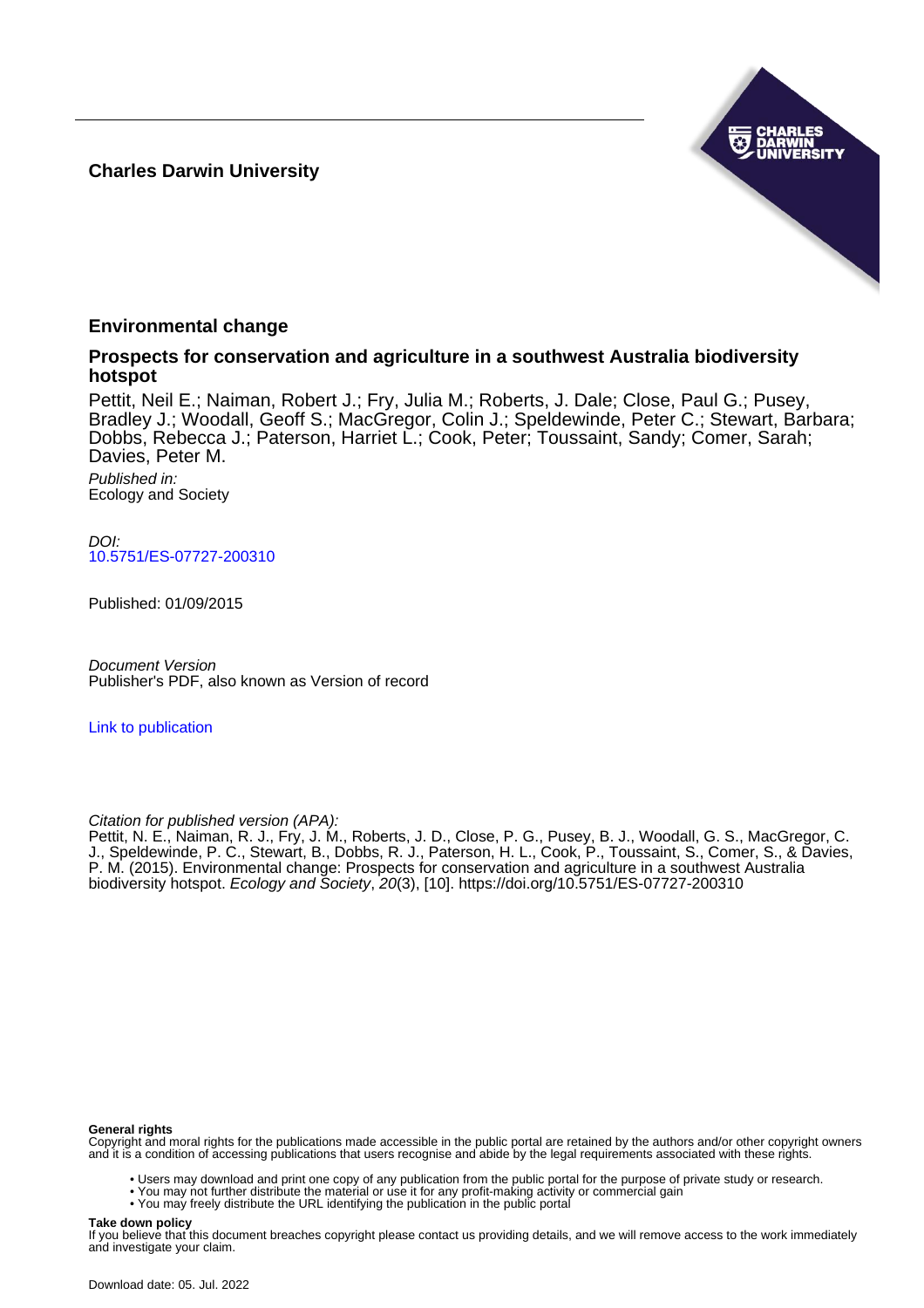Copyright  $\odot$  2015 by the author(s). Published here under license by the Resilience Alliance. Pettit, N. E., R. J. Naiman, J. M. Fry, D. J. Roberts, P. G. Close, B. J. Pusey, G. Woodall, C. J. MacGregor, P. Speldewinde, B. Stewart, R. Dobbs, H. Paterson, P. Cook, S. Toussaint, S. Comer, and P. M. Davies. 2015. Environmental change: prospects for conservation and agriculture in a southwest Australia biodiversity hotspot. *Ecology and Society* **20**(3): 10. [http://dx.doi.org/10.5751/](http://dx.doi.org/10.5751/ES-07727-200310) [ES-07727-200310](http://dx.doi.org/10.5751/ES-07727-200310)

*Synthesis*

# **Environmental change: prospects for conservation and agriculture in a southwest Australia biodiversity hotspot**

<u>[Neil E. Pettit](mailto:neil.pettit@uwa.edu.au)<sup>1</sup>, [Robert J. Naiman](mailto:naiman@uw.edu)<sup>1,2</sup>, [Julia M. Fry](mailto:juliawrightfry@gmail.com)<sup>1</sup>, [J. Dale Roberts](mailto:dale.roberts@uwa.edu.au)<sup>1</sup>, [Paul G. Close](mailto:paul.close@uwa.edu.au)<sup>1</sup>, [Bradley J. Pusey](mailto:bpusey@westnet.com.au)<sup>1</sup>, [Geoff S. Woodall](mailto:geoff.woodall@uwa.edu.au)<sup>1</sup>, [Colin J.](mailto:colin.macgregor@jcu.edu.au)</u> [MacGregor](mailto:colin.macgregor@jcu.edu.au)<sup>3</sup>, [Peter C. Speldewinde](mailto:peter.speldewinde@uwa.edu.au)<sup>1</sup>, [Barbara Stewart](mailto:barbara.cook@uwa.edu.au)<sup>1</sup>, [Rebecca J. Dobbs](mailto:rebecca.dobbs@uwa.edu.au)<sup>1</sup>, [Harriet L. Paterson](mailto:harriet.paterson@uwa.edu.au)<sup>1</sup>, [Peter Cook](mailto:peter.cook@uwa.edu.au)<sup>1</sup>, [Sandy Toussaint](mailto:sandy.toussaint@uwa.edu.au)<sup>1,4</sup>, *[Sarah Comer](mailto:Sarah.Comer@DPaW.wa.gov.au) 1,5 and [Peter M. Davies](mailto:peter.davies@uwa.edu.au)<sup>1</sup>*

ABSTRACT. Accelerating environmental change is perhaps the greatest challenge for natural resource management; successful strategies need to be effective for decades to come. Our objective is to identify opportunities that new environmental conditions may provide for conservation, restoration, and resource use in a globally recognized biodiversity hotspot in southwestern Australia. We describe a variety of changes to key taxonomic groups and system-scale characteristics as a consequence of environmental change (climate and land use), and outline strategies for conserving and restoring important ecological and agricultural characteristics. Opportunities for conservation and economic adaptation are substantial because of gradients in rainfall, temperature, and land use, extensive areas of remnant native vegetation, the ability to reduce and ameliorate areas affected by secondary salinization, and the existence of large national parks and an extensive network of nature reserves. Opportunities presented by the predicted environmental changes encompass agricultural as well as natural ecosystems. These may include expansion of aquaculture, transformation of agricultural systems to adapt to drier autumns and winters, and potential increases in spring and summer rain, carbon-offset plantings, and improving the network of conservation reserves. A central management dilemma is whether restoration/preservation efforts should have a commercial or biodiversity focus, and how they could be integrated. Although the grand challenge is conserving, protecting, restoring, and managing for a future environment, one that balances economic, social, and environmental values, the ultimate goal is to establish a regional culture that values the unique regional environment and balances the utilization of natural resources against protecting remaining natural ecosystems.

Key Words: *adaptive management; agriculture and conservation; biodiversity; climate change; land-use change; southwest Australia.*

# **INTRODUCTION**

Environmental change is inevitable. The pace of environmental change, whether from climate, land use, proliferation of artificial chemicals, human behaviors, or other drivers, is accelerating (WHO 2015). Although there is an urgent need to document trends, as well as the consequences for the environment and society, there are equally urgent needs for scientists, managers, and communities to form partnerships in natural resource management. Those partnerships face three critical challenges: (1) to predict how the anticipated changes will unfold on the landscape (Lester et al. 2014); (2) to identify strategies for conserving regionally important biota, ecosystems, and ecological processes; (3) the need to recognize unique opportunities that new environmental conditions provide for conservation, for rehabilitation/restoration of altered ecosystems, and, as well, for resource use. Collectively, these needs present a great challenge for natural resource management in that, to be successful, strategies developed and acted upon today need to be effective for decades to come.

Recently agriculture and conservation biology have begun to address the first two needs. This is primarily because the success of both disciplines depends on an ability to anticipate future conditions. The third need has received some attention in agriculture but relatively little attention in conservation biology. Only a small percentage of articles in the primary literature describing ongoing environmental changes seek to identify emerging conservation opportunities associated with environmental

change (Lockwood et al. 2014), and most opt to focus on the loss of ecosystem diversity and function, system-scale resilience, and nature's benefits. That is not to say that there is little to be concerned about—quite the opposite—yet environmental change also creates intriguing opportunities associated with regionally based natural resources. These opportunities focus on the interaction between the social-economic and natural systems to develop adaptive capacity (Allison and Hobbs 2004, Mawdsley et al. 2009, Barthel et al. 2013).

Southwestern Australia, including the South Coast Region (Fig. 1), provides an excellent example of how environmental change offers interesting opportunities for integrating divergent land uses with the conservation and use of natural resources. Mediterranean ecosystems are considered especially sensitive to synergies between all drivers of global change (Sala et al. 2000). The regionally high biodiversity and levels of endemism (3950 plant spp, 49% endemic) coupled with extensive clearing means that the South Coast Region is a world-recognized hotspot of biodiversity (Myers et al. 2000). The biodiversity and endemism are considered to be due to its Gondwanan affinities, weathered ancient landscape (unglaciated since the Permian), and a long period of isolation (Hopper 2009). The region supports a mixture of relict and modern species, and possesses a vast diversity of habitats that span from wet sclerophyll tall forest in the west to semiarid woodlands in the east, many of which have been converted to agricultural and urban uses since the arrival of Europeans in 1826. This region has a wealth of faunal and floral



<sup>&</sup>lt;sup>1</sup>Centre of Excellence in Natural Resource Management, The University of Western Australia,  ${}^{2}$ University of Washington,  ${}^{3}$ College of Marine & Environmental Sciences, James Cook University, <sup>4</sup>School of Social and Cultural Studies, The University of Western Australia, <sup>5</sup>Department of Parks and Wildlife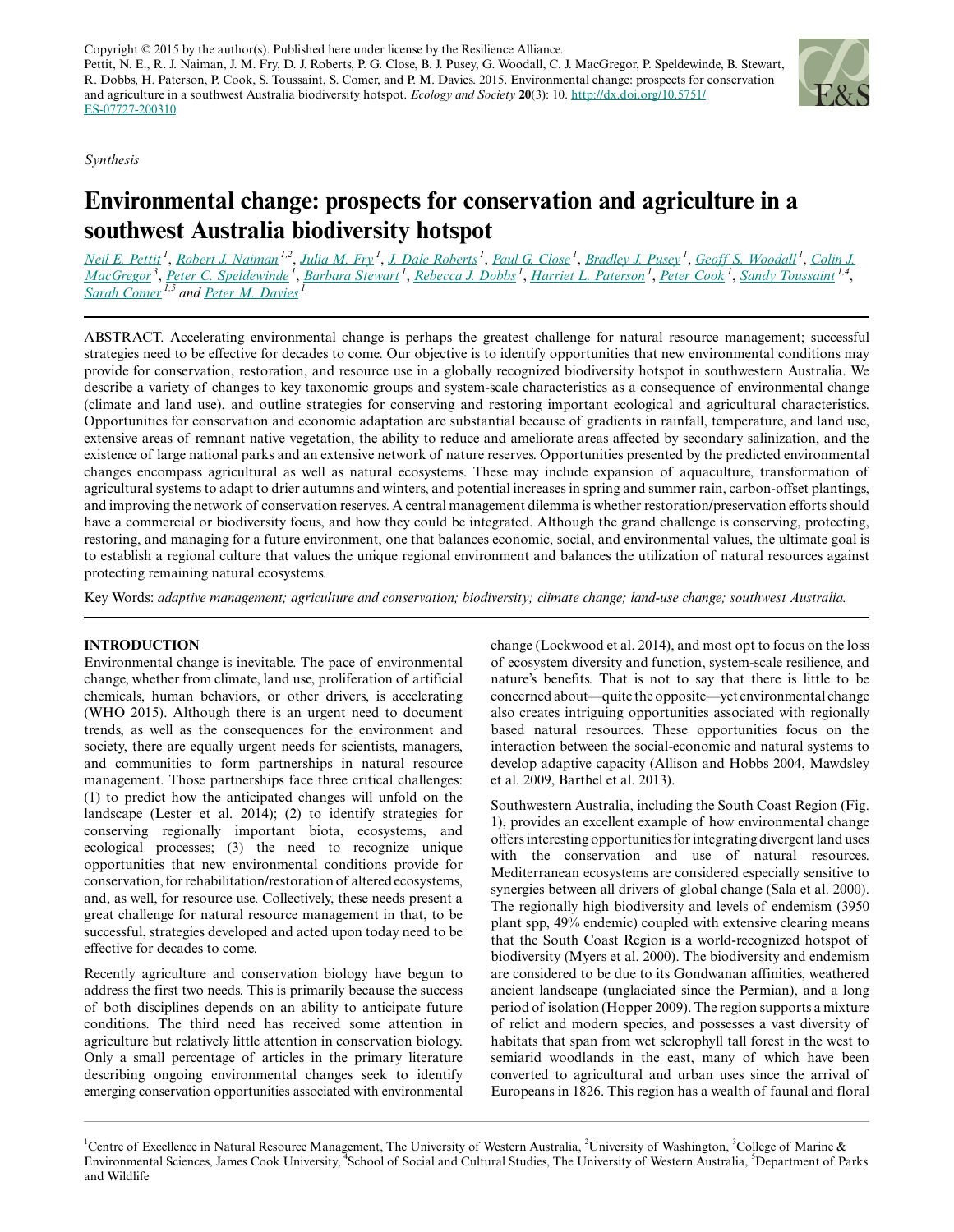diversity including ancient lineages with Gondwanan and Laurasian relationships through to currently evolving taxa showing high levels of intraspecific diversity (Hopper and Gioia 2004, Rix et al. 2014). These patterns of diversity coexist with a variety of intensive land-use practices from broad acre farming, mining, and intensive forestry to managed native forests, and persist in both modified landscapes and in small and large areas of the conservation estate. The net result is that the region now consists of a mosaic of intact and highly altered ecosystems.

**Fig. 1**. Southwest of Western Australia indicating the rainfall gradients and the boundaries of the South Coast region.



Southwestern Australia has already undergone significant climate change with drying and warming (CSIRO 2007) with a further 0.2°C temperature increase per decade predicted over the next 30 years (Hennessy et al. 2007, Davies 2010). These are not static landscapes; although tectonically stable with an ancient, underlying granite shield, the region has undergone extensive historical climate variation from rainforest and relatively high temperatures in the Miocene, followed by drying, cooling, and rapidly varying climates in the Pliocene, and finally by three major climatic fluctuations, characterized by lower rainfall and lower temperatures, in the Pleistocene (Rix et al. 2014). These major climate changes are associated with ongoing periods of generation of phylogenetic diversity in the flora and fauna (Rix et al. 2014) suggesting climate change may not necessarily be catastrophic for biota in the South Coast Region. However, the accelerated pace of present climate change, unprecedented in geological time (IPCC 2014), resulting in increases in temperature, along with concomitant decreases in rainfall and continued land transformation, is likely to detrimentally affect native biodiversity. However, we also recognize not all climate change affects are directional. Moritz and Agudo (2013) reported range movements of plants and animals on mountains during rising temperatures that were counterintuitive: ranges shifted downslope and sideways indicating not all distributions are climate limited. In a similar vein two recent studies have suggested biota might use the inherent, small-scale variability in ecological

systems to avoid modeled climate shifts (e.g., Scheffers et al. 2013, 2014). Southwestern Australia now consists of a mosaic of largely intact to highly altered ecosystems, with a long, complex evolutionary history offering a useful setting to examine opportunities for integrating resource use and conservation at a bioregional scale (Cheng et al. 2003, Campbell 2008, Donovan et al. 2009).

The unique opportunities presented by environmental change encompass agricultural as well as natural ecosystems. The challenge in biodiversity hotspots globally is to manage conservation of existing diversity, manage for ongoing evolution, and to integrate the social and political environment into these processes. Southwestern Australia can be a model for developing those approaches and this paper focuses on a subset of that region, the south coast Natural Resource Management (NRM) region (Fig. 1, hereafter SCR). One of the central dilemmas is whether restoration/conservation efforts should have a commercial or biodiversity focus and, can these be integrated? The grand challenge is conserving, protecting, restoring, and managing for a future environment that balances economic, social, and environmental values. Biodiversity is a major environmental indicator that continues to decline worldwide and, in biodiversity hotspots such as the SCR, there needs to be a special focus on devising ways of living sustainably with biodiversity. The ultimate goal is to establish a regional culture that values the regional environment and balances the utilization of natural resources with protecting the natural ecosystems. Our objective is to identify opportunities that emerging environmental conditions may provide for conservation, restoration, and future resource use, using the SCR as a case study.

### **THE SOUTH COAST REGION (SCR)**

#### **Climate**

The SCR has a Mediterranean climate with cool wet winters and temperate to hot dry summers with average annual rainfall ranging from 300 mm in the north and east to 1200 mm in the southwest (Fig. 1) There is also a gradient in mean annual evaporation from northeast to southwest. The SCR can be divided into two broad climatic zones: a western, cooler, high rainfall zone (greater than 800 mm) and a warmer lower rainfall zone, sometimes referred to as the transitional rainfall zone (300-800 mm). These broad zones are differentiated in terms of flora (Hopper and Gioia 2004), aquatic systems (Stewart 2009), and land use (Hill et al. 2005). Both extend north, outside the SCR of our focus. The SCR has seen frequent past oscillations in climate with drier, warmer, and wetter periods but a broad trend of increasing aridity during the later Tertiary (Byrne 2008).

#### **Physical characteristics**

The SCR is one of 56 natural resource management regions in Australia developed under agreements between state, territory, and federal governments. These regions are based on catchments or bioregions and are well placed to plan for adaptation to landuse and climate-change effects (Campbell 2008). The South Coast bioregion's boundaries are based broadly on the catchments of southerly flowing rivers but also include some internally drained areas in the north and northeast. Topography, soils, and microclimate are locally diverse but soils are generally nutrient deficient and highly weathered (Hopper and Gioia 2004). The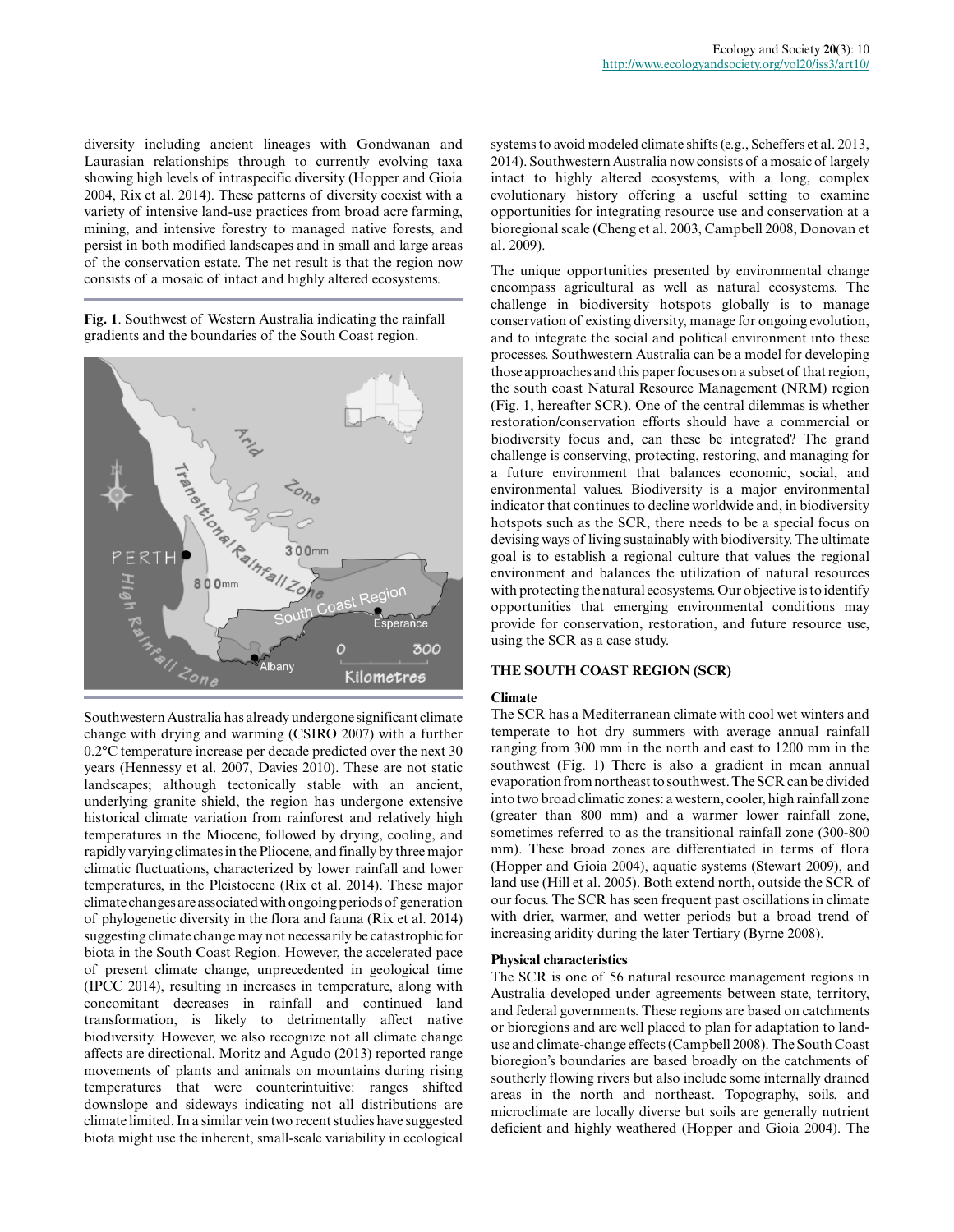geology of the SCR is considered a result of Precambrian collisions between continents forming the Albany-Fraser orogen (1300-1100 million years ago [Mya]) and the rifting of Antarctica from Australia (80-35 Mya). The northern part of the region also includes the ancient Yilgarn craton (2700-2600 Mya; Myers 1990). In general, the ancient landscape is of low relief with a few punctuated uplands; the highest peak is 1095 m.

The replacement of deep rooted natural vegetation with shallow rooted annual crops and pastures has allowed greater infiltration of rainwater and a subsequent rise in the water table, concentrating soil-stored salts near the surface (McFarlane and George 1992, George et al. 1997). This process has led to increased salinity of waterways and surface soils in lower parts of the landscape. This secondary salinization is dependent on the extent of clearing, topography, and rainfall (Mayer et al. 2005). With changing climatic conditions, e.g., temperatures increases and rainfall decreases, there is potential for positive and negative effects on secondary salinization. If salinity increases it will have a dramatic negative effect on biodiversity and future land-use activities, especially for local farmers and nearby communities (Beresford et al. 2001).

Many larger rivers in the region have headwaters in the warmer, lower rainfall, lower relief, northern parts of the SCR (or further north) with the southern reaches in areas that are cooler, and have higher rainfall and higher relief. There are pockets of fresh, coastal groundwater but most inland groundwater is either brackish or highly saline contributing to the salinity of the larger river systems. Flow regimes are highly distinctive being almost exclusively within the predictable winter, intermittent category defined by Kennard et al. (2010), which is largely confined to southwest Australia. Within the region, there is a distinct longitudinal gradient in river flows: eastern catchments are ephemeral and characterized by unpredictable and intermittent periods of a seasonally high flow, whereas catchments in the west are mostly perennial, strongly seasonal, and predictable (Close 2007).

#### **Biotic characteristics**

The SCR forms part of the Southwest Australian Floristic Region that is recognized as a global biodiversity hotspot because of the concentration of endemic species and loss of habitat (Myers et al. 2000, Mittermeier et al. 2004). Major taxa in the SCR, including the level of endemism, vulnerability, and the major stressors, are generally well known (Table 1). This list provides an indication of the particular level of SCR biodiversity and the need for protection and conservation, especially of the many endemic species. Although knowledge of basic biology in the region is reasonably thorough there are still many gaps in understanding of taxonomy of many groups, particularly terrestrial invertebrates, although this has been rapidly improving in recent years (Danks et al. 2011, Rix et al. 2014).

There are 812 genera and 232 families of plants (Gioia 2010) in southwestern Australia, with unusually high levels of endemism, many species with restricted distributions, and a significant number of species and subspecies yet to be described (Hopper and Gioia 2004). The main threats to the remaining native flora and fauna are plant pathogens such as *Phytophthora cinnamomi*, feral animals and introduced plants, habitat fragmentation, altered hydrology and salinity, and inappropriate fire regimes (see also Table 1). Approximately 27% of the region is in conservation reserves (Danks et al. 2011), which makes the protection of potentially vulnerable taxa outside this reserve system difficult (Hopper 2009). Nine identified vegetation types (Beard 1980) have been identified as having 10% or less of their original (pre-European) extent remaining, and 20 others have less than 30% remaining (Danks et al. 2011). This highlights the importance of the conservation of areas of native vegetation for the plant communities as well as the fauna habitat they represent. For southwestern Australia broadly, there are many Gondwanan relics and levels of endemism are high for most taxa, although this is variable across taxonomic groups, e.g., ~2% of 300 bird spp, 93% of 30 amphibians spp, 49% of 3950 spp of flowering plants (Hopper and Gioia 2004, Davies and Stewart 2013), with a high proportion of those endemics occurring in or restricted to the SCR, e.g., 22 of 30 frog species.

## **Anthropogenic landscape change**

Human modification of the SCR occurred during two distinct periods. The indigenous occupants of the region, who broadly identify as Noongar (sometimes spelt Nyungar) have a suite of stories telling of the creation of the landscape and the relationship between themselves and the Dreaming, through the practice of customary law and religion. This relationship includes peoples' interactions with, and obligations toward, the protection of lands and waters, and all interrelated species. Indigenous groups managed the landscape through their "Dreaming ecology," which included the use of fire to manage ecosystems (Collard 2006). Later, European settlement of the SCR substantially changed the landscape. Settlement started in 1829 but the most extensive clearance of native vegetation occurred in the 20th century with over 50% occurring after World War II (Wilkins et al. 2006). Aboriginal groups were severely disenfranchised by these developments (Beresford et al. 2001). The historic 1992 Mabo Decision and the subsequent Native Title Act (1994) with its potential to develop a land claims process for indigenous groups, provides a possibility to directly involve the indigenous Noongar people in natural resource management of their ancestral lands.

### **NATURAL RESOURCE MANAGEMENT SCENARIOS FOR A 2050 FUTURE**

Because southwestern Australia is contained by the ocean (south and west) and desert (northeast) it has been identified as the Mediterranean biome likely to undergo the biggest contractions in area and, therefore, one of the highest priorities for climate change adaptation (Klausemeyer and Shaw 2009). Biodiversity in the SCR is already subject to a range of threatening processes including removal of native vegetation, spread of dieback disease, non-native weeds and feral animals, spread of pollutants, salinizing lands, and hydrologic change. These are expected to interact with climate change in complex ways (Horwitz et al. 2008). Increases in temperature, decreases in rainfall and greater seasonal variation will affect species and communities to various degrees (Davies 2010, Stewart et al. 2013). For instance, paleoclimate records reveal drier periods in the past and therefore some species already may have the adaptive capacity to survive declining rainfall (Byrne 2008), while others may be vulnerable.

The climate of SCR has already changed considerably with substantial decline in rainfall and subsequent stream flows since 1965 (Davies 2010, Australian Government 2015), with patterns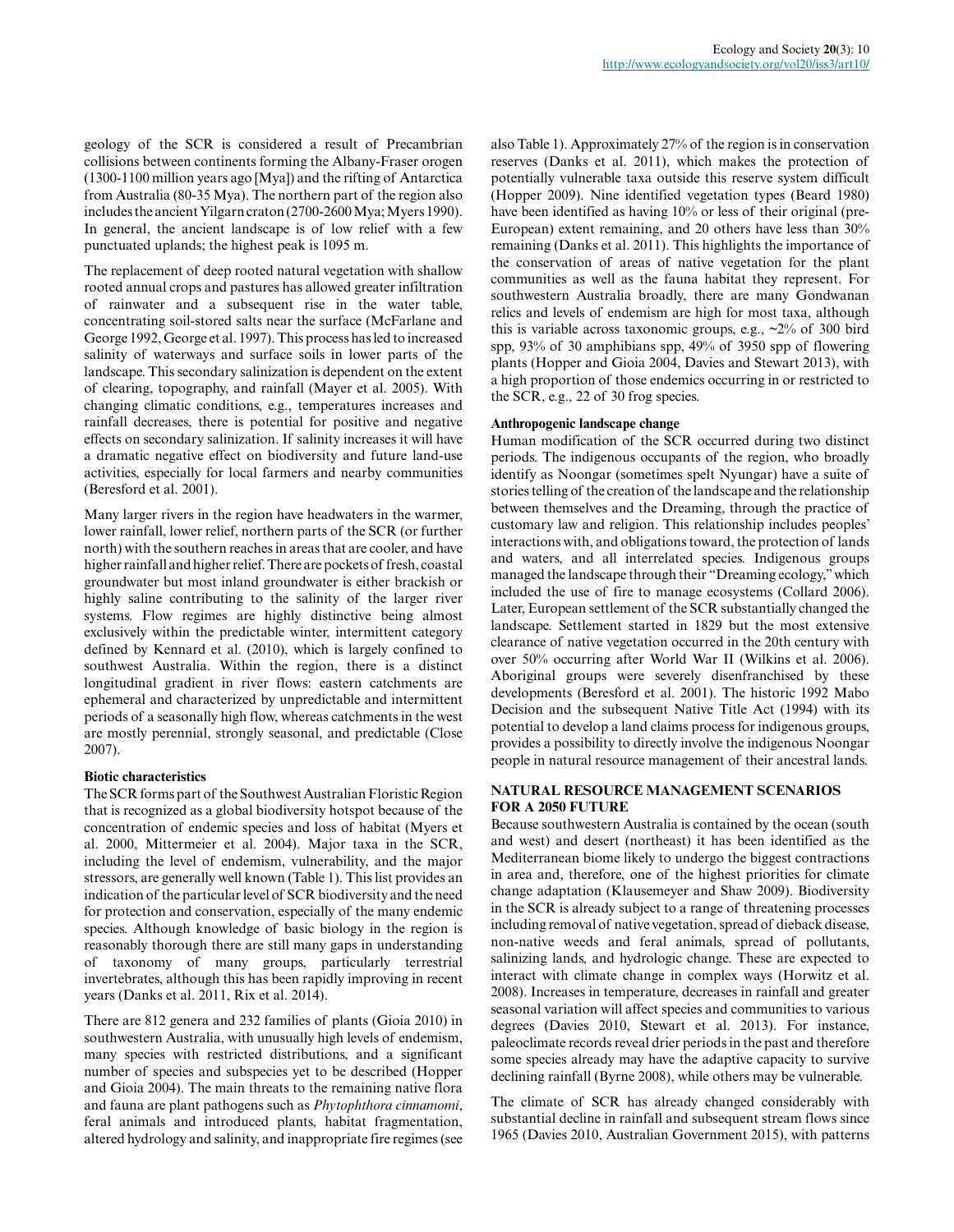| Taxa                                          | South Coast<br><b>Species</b> | Non-native<br><b>Species</b> | Endemic to<br>South Coast | Threatened <sup>†</sup>  | <b>Principal Stressors</b>                               | References/Notes                                                                                                                           |
|-----------------------------------------------|-------------------------------|------------------------------|---------------------------|--------------------------|----------------------------------------------------------|--------------------------------------------------------------------------------------------------------------------------------------------|
| Terrestrial<br>invertebrates<br>(where known) | ~175                          | $\cdot$                      | 115                       | $\sim$ 7spp.             | Secondary salinization                                   | Many Gondwanan relics;<br>Gilfillan 2000, Framenau et<br>al. 2008, Danks et al. 2011; M.<br>S. Harvey and M. C. Leng,<br>unpublished data. |
| Freshwater                                    | 439                           |                              | 23                        |                          | Secondary salinization,                                  | Bunn and Davies 1990,                                                                                                                      |
| <b>Invertebrates</b>                          | 73                            |                              | $\mathfrak{2}$            |                          | sedimentation, habitat loss.                             | Horwitz et al. 2008, Danks et                                                                                                              |
| Annelida                                      | 23                            |                              | $\mathbf{0}$              |                          |                                                          | al. 2011, Davies and Stewart                                                                                                               |
| Arachnida                                     | 27                            |                              | $\boldsymbol{0}$          |                          |                                                          | 2013; B. Cook, unpublished                                                                                                                 |
| Mollusca                                      | 43                            | 1                            | 8                         |                          |                                                          | data.                                                                                                                                      |
| Macrocrustacea                                | 273                           |                              | 13                        |                          |                                                          |                                                                                                                                            |
| Insecta                                       |                               |                              |                           |                          |                                                          |                                                                                                                                            |
| <b>Freshwater Fish</b>                        | 11                            | 4                            | $\mathbf{1}$              | 3                        | Salinity, habitat loss,<br>temperature, barriers         | Pusey et al. 1989, Pusey and<br>Edward 1990, Morgan et al.                                                                                 |
| Estuarine fish                                | 33                            |                              |                           |                          | reduced FW inflows, marine<br>connection                 | 2011.<br>$\pm$ 13 spp; Potter and Hyndes<br>1994, Young and Potter 2002,<br>Lester et al. 2014                                             |
| Amphibians                                    | 24 (frogs only)               | $\mathbf{0}$                 | 3                         | 1                        | Seasonal shifts in peak<br>rainfall                      | Danks et al. 2011                                                                                                                          |
| Reptiles                                      | 70                            |                              |                           | 1                        | Habitat loss                                             | Danks et al. 2011                                                                                                                          |
| <b>Birds</b>                                  | ~100                          | 2                            | $rac{2}{5}$               | 12                       | Habitat loss, changing<br>climate.                       | Pizzey 1997, Danks et al. 2011                                                                                                             |
| (Terrestrial)<br>Mammals                      | 40                            | 12                           | $\mathbf{1}$              | 12                       | Fire, feral predators,                                   | Danks et al. 2011                                                                                                                          |
|                                               |                               |                              |                           |                          | salinization, habitat loss.                              |                                                                                                                                            |
| Fungi and Lichens                             | 622 taxa                      |                              |                           | $\overline{\phantom{a}}$ | Changing climate, fire<br>regime, habitat loss           | Bougher and Syme 1998,<br>Syme 2008                                                                                                        |
| Vascular plants                               | 5411 taxa                     | 297                          | 757                       | 109                      | Pathogens, fire regimes,<br>salinization, invasive weeds | http://florabase.dec.wa.gov.<br>au/; Gioia 2010                                                                                            |

**Table 1**. Overview of known major taxa identified in the South Coast Region of Western Australia. For this list no attempt was made to distinguish current distribution from historical records.

<sup>†</sup> Environment Protection and Biodiversity Conservation Act 1999 [\(http://www.environment.gov.au/biodiversity/threatened/species](http://www.environment.gov.au/biodiversity/threatened/species)).

 $\ddot{ }$  - = no data available.

shifting to increased summer/spring rainfall and a decrease during autumn/winter. The Indian Ocean Climate Initiative (IOCI 2006) predicts that by 2030 rainfall will decrease between 2 and 20% for southwest Australia while temperatures will increase by 0.5 to 2.0° C. A decrease in rainfall since the 1970's has been attributed to far fewer troughs and more high-pressure systems across the region (Hope 2006, Timbal et al. 2008, Hope and Ganter 2010). It is difficult to determine whether this is due to natural variability (Cullen and Grierson 2009) or anthropogenic forcing through land clearing or increased greenhouse gases (Bates et al. 2008), but part of the change can be attributed to the enhanced greenhouse effect (IOCI 2006, Bates et al. 2008). Although rainfall has already decreased in the western part of the SCR, rainfall in the central part is unchanged (Australian Government 2015). Climate scenarios for the eastern part of the SCR are uncertain but broad scale modeling suggests a smaller decrease in rainfall than in western areas. However, if high pressure systems continue to increase in frequency (Hope and Ganter 2010), a decline in autumn and winter rainfall is most likely for much of the SCR.

Restructuring of species assemblages may not be as profound for very old landscapes such as the SCR. These community assemblages have a long history of adaptation to changing climatic conditions and an intricate interaction of contributing causes to adaptation that can be taxon specific (Hopper 2009). The flora and fauna of this region has a long history of surviving through multiple major climate shifts particularly in the Miocene, Pliocene, and Pleistocene epochs but with the evolution of diversity across that historical span (Rix et al. 2014). This region has experienced shifts from warm, summer rainfall to the current Mediterranean climates with some cooler drier periods in the Pleistocene (Byrne 2010, Rix et al. 2014). This means the biota has either adapted and diversified, or selectively survived in climate niches that have remained unchanged despite radical shifts in seasonal rainfall patterns and temperature. It is therefore possible that this will happen in the future. Ecological systems are complex and future climate conditions are not easy to predict, so that it is difficult to predict the effects of climate change on biodiversity with confidence. Under possible climate changes scenarios, some species with highly specific habitat or climate requirements may become locally extinct.

Collective changes in environmental conditions suggest that, by 2050, some areas of the SCR will not be suitable for agriculture (Campbell 2008, Australian Government 2015). Nevertheless, for specific locations, this change will depend on soil type and landscape position (van Gool and Vernon 2005, Ludwig and Asseng 2006). Low yielding areas are likely to revert to either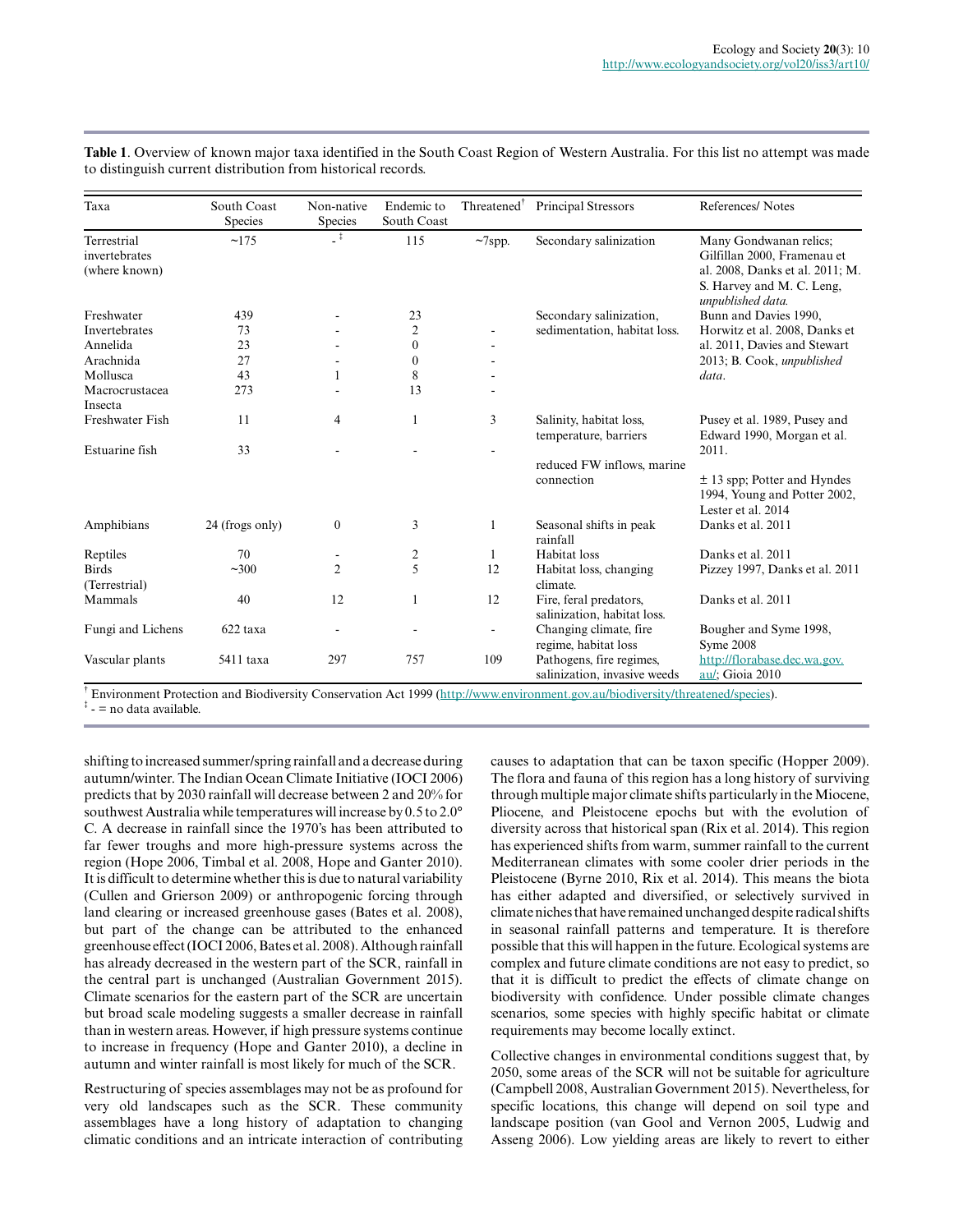pastoralism or carbon offset/conservation plantings. In drier areas with more summer rainfall there could be an increase in perennial pastures, which provide opportunities to reduce secondary salinity. The biggest agricultural affect may be from broader seasonal variability; farmers will need to be tactical (Ludwig and Asseng 2006) and have effective risk management strategies.

Analyses of the vulnerability of rural communities to climate change (Ludwig and Asseng 2006, Nelson et al. 2010) suggest that SCR rural communities have high or moderate adaptive capacity. Therefore, they will be only moderately vulnerable to climate change. Climate change and economic conditions do not appear likely to lead to transformative change in land use by 2050 but there will be opportunities for innovation and small-scale landscape change. Farmers in the SCR currently manage seasonal variability with a range of strategies and many of these could be used to adapt to climate change (Howdon et al. 2008). Strategies used to improve soil moisture retention include minimum tillage, increasing residue cover, and controlled traffic across paddocks (Henriksen et al. 2011, GRDC 2015). Reduced rainfall in some areas may result in increased area and yields in soils prone to waterlogging that are presently too wet for cropping. The future effects of salinity are particularly complex. In some betterrestored SCR catchments where salinization effects are close to equilibrium, increasing aridity may lower the saline ground water table leading to partial reversal of salinity. In contrast, in higher rainfall areas the drying climate may reduce the flushing of salt from the landscape and increase salinity.

# **BIOTIC AND SOCIAL CONSEQUENCES OF PROJECTED CHANGES**

Fundamental changes are taking place in physical and chemical ecosystem attributes of the SCR as a consequence of changes in land use and climate (Table 2). The social implications of these changes will mostly find expression in the economic sustainability of agricultural and forest industries. There will be both costs and benefits as existing production patterns decline and new opportunities arise. Australian farmers have demonstrated an impressive capacity to respond to both market and environmental opportunities, and it seems likely they will continue to do so in the future. However, the social implications of rural adjustment are as much related to nonmarket values as they are to market values. There are at least six basic elements contributing to the aggregate nonmarket value of an ecological or environmental item including aesthetic, spiritual, social, historic, symbolic, and authenticity values (Throsby 2001). These values relate to the connection with the landscape and a sense of identity and community. Possible effects on human health and well-being are difficult to forecast because of the mobility of the human populations; however, there is a real possibility of an increase in diseases and pathogens that are naturally controlled today (Tong et al 2008). The most significant affects resulting from these changes will influence people's sense of place and community, which in turn influence attitudes to conservation and natural resource management initiatives. A sense of place, community cohesion, and social networks, amongst others, are all central elements of social capital, which have been demonstrated as being important factors in environmental and natural resource management (MacGregor and Cary 2002).

On the net positive side, despite widespread changes to agriculture, farming has proven resilient to changes to environmental and economic conditions and it is expected that it will continue to adapt, partly through technological advances, to expected shifts in soils, moisture, and available crops (Table 2). As environmental issues and priorities change in type and geographic spread, management can be targeted to landscapes, industries, and communities at an early stage. The inclusion of community-based natural resource management in preemptive stages is likely to have significant benefits to management outcomes by increasing the capacity of local communities and industries to manage and adapt. This includes incorporating indigenous knowledge and values into the management of natural areas, which has been shown to have significant benefits both for the community and for NRM (Jackson et al. 2005, Dobbs and Cossart 2010).

# **ADAPTATION STRATEGIES**

Opportunities for adaptation in the SCR are greater than in many adjacent areas of southwest Australia's biodiversity hotspot. The SCR has a range of rainfall, temperature, and land use. In comparison to the internally draining wheat belt region to the north, there is substantial native vegetation remaining and more opportunities to reduce the effects of salinity in vegetatively restored catchments. Coastal vegetation is almost continuous with the majority protected in conservation areas (Wilkins et al. 2006). A relatively high proportion of the cooler, high rainfall zone is protected in reserves or forest managed for conservation or timber production but interspersed with cleared farming areas.

At least until 2050, under current climate models and markets, agriculture is likely to continue as the main land use. Predictions are for increasing crop yields in the higher rainfall zone because of less waterlogging, and areas of reduced yield in the lower rainfall zone, depending on soil type (van Gool and Vernon 2005). Agriculture in the SCR has been highly adaptive as farmers coped with highly erosive, infertile sandplain soils and dry seasons. Many farmers continued to manage profitable enterprises in the face of decreasing terms of trade, although there has been significant restructuring and farm amalgamation (Tonts 1996). Changing environmental conditions may also provide the opportunity for transforming agricultural systems. Increasing perennial agriculture is important in reducing salinity and adapting to changes in rainfall patterns. For example, opportunities to successfully use native flora in profitable enterprises are being explored (Woodall and Robinson 2003). Enabling farmers to adapt to drier autumns and winters, and a potential increase in spring and summer rain, could thereby improve conservation outcomes. In the longer term one type of land use likely to increase is carbon-offset plantings. There is an opportunity to align carbon storage and conservation objectives by using local, rapidlygrowing species rather than species from outside the region. Measuring the carbon storage and growth rates of a wide range of regional species and developing local agroforestry will be, therefore, an important strategy.

The high rainfall zone of the SCR is likely to serve as a refuge for many species as it has in past periods of aridity, as evidenced by the highly endemic nature of the biota. Although reserves are numerous, there is also a proportion affected by inundation, salinity, excessive nutrients, and urbanization. One of the highest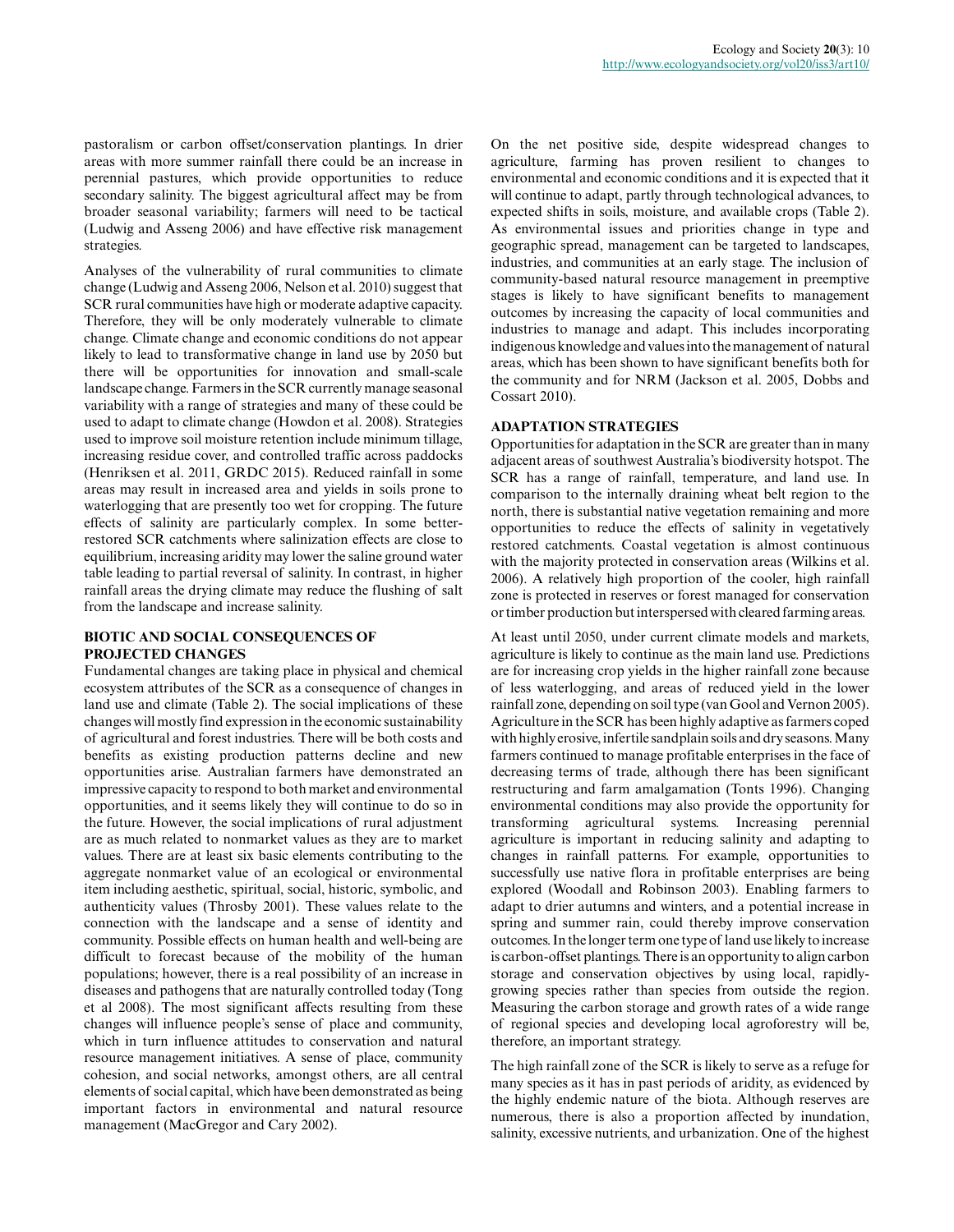| Ecosystem Component       | System-scale Responses                                                                                                                                                                                                                                                                                                                                                                                                     | References/Notes                                                                      |
|---------------------------|----------------------------------------------------------------------------------------------------------------------------------------------------------------------------------------------------------------------------------------------------------------------------------------------------------------------------------------------------------------------------------------------------------------------------|---------------------------------------------------------------------------------------|
| Soils                     | • Fundamental changes to soil biogeochemistry (e.g., nitrification, carbon cycling,<br>and microorganisms), depending on specific (local) climate and land use;<br>Soil drying and increased susceptibility to erosion;<br>٠<br>• Further acidification under agriculture, salinization, wind and water erosion, and                                                                                                       | Hughes 2003, 2011                                                                     |
|                           | water repellence;<br>• Decreases in soil moisture. Interactions between changes in vegetation, grazers,<br>and soils.                                                                                                                                                                                                                                                                                                      |                                                                                       |
| Terrestrial<br>Vegetation | • Ongoing depletion of populations and threats to species;<br>• Increased fire frequency and intensity;                                                                                                                                                                                                                                                                                                                    | Abbott and Le Maitre 2010                                                             |
|                           | Miss-match of host-pollinators;<br>• Altered fire regimes and rainfall patterns will increase susceptibility to fungal<br>pathogens;                                                                                                                                                                                                                                                                                       |                                                                                       |
|                           | • Increases in summer rainfall will increase spread of fungal pathogens;<br>• Expansion of species/communities adapted to drier habitats in southwesterly<br>direction:                                                                                                                                                                                                                                                    |                                                                                       |
| Riparian<br>Vegetation    | • Low soil fertility likely to limit vegetation response to higher $CO2$ levels.<br>• Continuing severe loss of riparian vegetation through clearing and the effects of<br>secondary salinization, with concomitant effects on stream temperatures,<br>connectivity, and ecosystem interactions (e.g., via nutrient flows). This is<br>particularly important given rising temperatures affect native aquatic biota with a | Pettit et al. 2001, Davies 2010                                                       |
|                           | low temperature tolerance range;<br>• Reduction of allochthonous material, an important source material for aquatic<br>food webs, in combination with canopy loss, will cause a switch to algal based<br>aquatic food webs;                                                                                                                                                                                                |                                                                                       |
| <b>Fresh Waters</b>       | • Decreased flows reduce bankfull flows, affecting riparian seed-set and recruitment,<br>thereby simplifying riparian community composition.<br>• Increased numbers of no-flow events in historically perennial systems;                                                                                                                                                                                                   | Davies 2010, Beatty et al. 2011,                                                      |
|                           | • Flow regimes fundamentally altered from historic conditions;<br>• Reduction in extent and number of pool refugia due to drying and warming;<br>• River fauna and river ecosystem processes subjected to conditions not historically<br>experienced and therefore not adapted;                                                                                                                                            | Stewart et al. 2013                                                                   |
|                           | • Increase in severe events (e.g., storms and droughts) causing greater erosion and<br>consequent sedimentation of waterways;<br>• Loss of aquatic habitat (e.g., sedimentation) and connectivity (during no-flow                                                                                                                                                                                                          |                                                                                       |
|                           | periods) will impact on migratory pathways and resource use (habitat, food) for<br>aquatic fauna;<br>• New conditions may select for species able to recruit at local scales and tolerant of                                                                                                                                                                                                                               |                                                                                       |
|                           | low dissolved oxygen (e.g., from pool infilling);<br>• Increasing salinity in wetlands and shallow lakes; loss of native flora and fauna;<br>• Reduction of rainfall may lessen secondary salinization. In the long term, short-to                                                                                                                                                                                         |                                                                                       |
|                           | medium-term higher salt concentrations due to less flow, higher evaporation rates;<br>• Change in aquatic food web structure due to increased light, temperature, and<br>nutrients;                                                                                                                                                                                                                                        |                                                                                       |
| Estuaries/Coastal Zone    | • Increased water temperatures may exceed thermal tolerance of aquatic biota.<br>• Because of position in the landscape, estuaries accumulate the effects of upstream<br>disturbance. Catchment land use, particularly its effect of salinity and nutrient<br>loads of catchment outflows, will significantly affect South Coast estuaries<br>through water quality alterations;                                           | Potter and Hyndes 1994, Brearley<br>2005, Chuwen et al. 2009.<br>Wernberg et al. 2011 |
|                           | • Rising temperatures and reduced rainfall may force western estuaries in the South<br>Coast region to experience conditions similar to those currently experienced in<br>warmer/dryer areas further east;                                                                                                                                                                                                                 |                                                                                       |
|                           | The ability of the Leeuwin Current to round Cape Leeuwin and remain a coherent<br>$\bullet$<br>system along the South Coast will continue to decline. The resulting cooler waters<br>do not sustain tropical species such as Mud Crabs, causing the system to shift to                                                                                                                                                     |                                                                                       |
|                           | local species;<br>• There is a possibility that upwelling will increase as the Leeuwin Current decreases,<br>stimulating productivity. However, future wind patterns will enhance or suppress<br>upwelling depending on direction, strength, and persistence;                                                                                                                                                              |                                                                                       |
|                           | • A major unknown is whether ocean temperatures rise as the Leeuwin Current<br>declines and upwelling increases.                                                                                                                                                                                                                                                                                                           |                                                                                       |

# **Table 2**. System-scale responses in the South Coast Region to projected changes in climate and land use.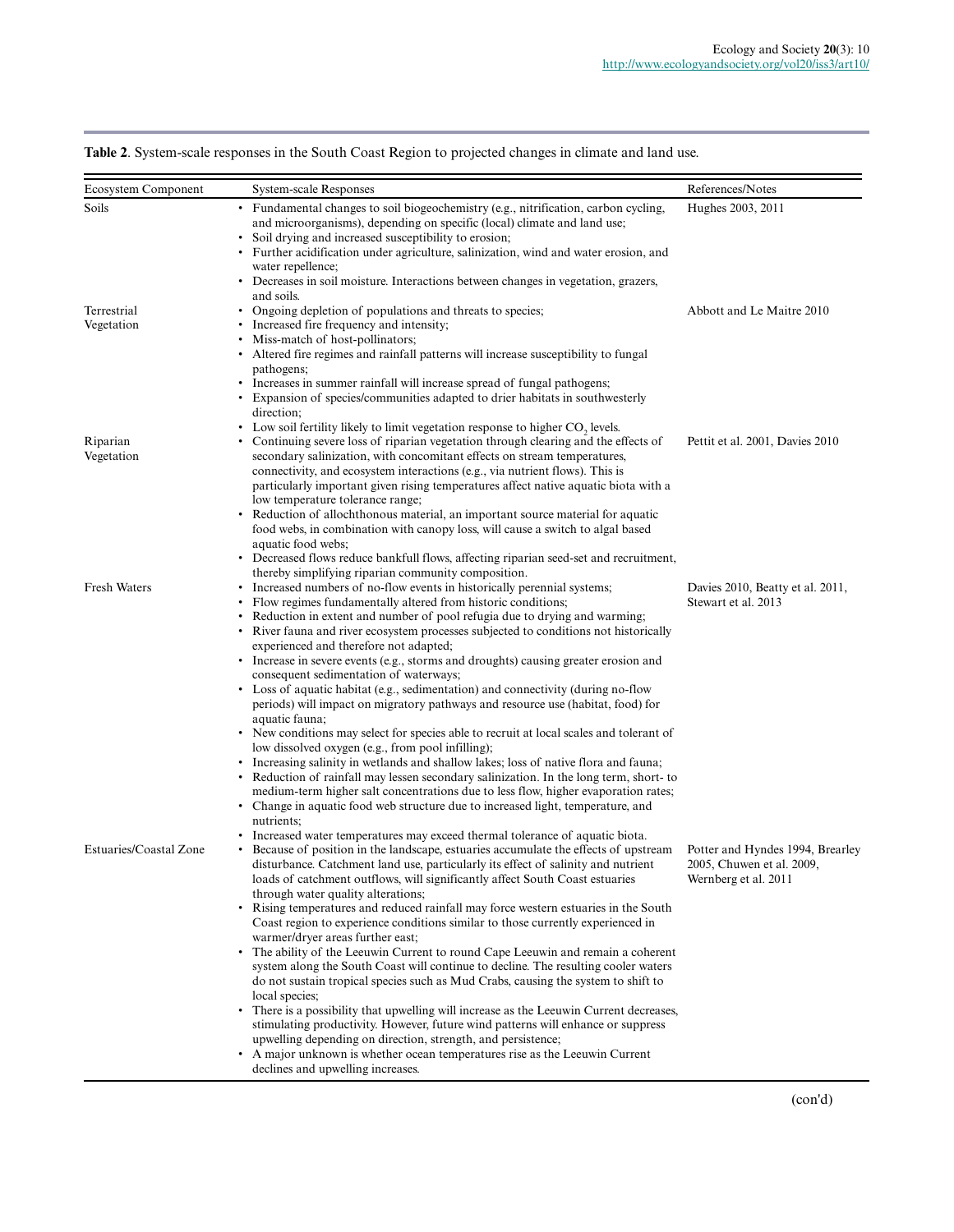| <b>Ecosystem Resilience</b>     | • Current conservation reserves and catchment management strategies will not<br>protect all vulnerable native species and ecosystems - significant loss of resilience<br>to future changes. Conditions exceed those to which much fauna/flora evolved;<br>• Possible increased effects of plant soil-borne diseases such as fungal dieback, in<br>areas of increased summer rainfall;<br>• Increased landscape diversity in reserve design, vegetation communities and | Horwitz et al. 2008, Byrne 2010,<br>Davies 2010, Prober et al. 2012                          |
|---------------------------------|------------------------------------------------------------------------------------------------------------------------------------------------------------------------------------------------------------------------------------------------------------------------------------------------------------------------------------------------------------------------------------------------------------------------------------------------------------------------|----------------------------------------------------------------------------------------------|
| Human Health and Well-<br>being | farming practices to improve resilience;<br>• Increased invasions by non-native species.<br>• A decrease in spread of salinity will have positive effects on depression (and<br>comorbid diseases of heart disease, suicide, and asthma), although other impacts<br>may lead to similar consequences;                                                                                                                                                                  | MacGregor and Cary 2002,<br>Jardine et al. 2007, 2008,<br>Speldewinde et al. 2009, 2011      |
|                                 | • Increases in risk are likely to impact on mental and physical health<br>Reduced farm incomes from traditional activities;<br>• A decrease in rural populations as farms become larger will increase isolation of<br>farm families, and will result in reduced human and social capital, which will lower<br>the capacity of farmers to address natural resource management issues and adjust<br>to sustainable management practices;                                 |                                                                                              |
|                                 | • There is a possibility that increasing social isolation will result in increased mental<br>health issues;<br>• Increase in Ross River Virus carrying mosquitoes in saline biodiversity poor areas,<br>but impact on humans minimal because of low population densities;<br>• Any decrease in native biodiversity or change in ecosystem could potentially pose a                                                                                                     |                                                                                              |
|                                 | disease risk (e.g., Lyme disease or Hanta virus in U.S.);<br>• Depending on land-use changes, increases in airborne dust will increase lung and<br>eye problems.                                                                                                                                                                                                                                                                                                       |                                                                                              |
| Agriculture                     | • Land managers already adapting to variable weather patterns;<br>• Increased atmospheric CO <sub>2</sub> , together with increased temperatures, may result in<br>higher yields, particularly areas where summer rainfall increases;<br>• Reduced rainfall may increase areas and yields in waterlogged soils that, at present,<br>are too wet for cropping;                                                                                                          | Woodall and Robinson 2003, Wu<br>et al. 2008, Woodall et al. 2009,<br>Monjardino et al. 2010 |
|                                 | • Temperature increases will reduce frost risk on susceptible sites;<br>• Areas of decreasing rainfall and poor soils (deep sands) are most vulnerable to<br>degradation and loss of viability; these areas should be targeted for restoration<br>with native species;<br>• Increase in carbon-offset plantings, conservation plantings;                                                                                                                               |                                                                                              |
|                                 | Existing botanic diversity creates a unique resource from which "climate ready"<br>crops can be developed; many prospective species occur naturally across climate<br>gradients and have commercial potential with regard to provision of food, essential<br>oils, fodder, and biomass.                                                                                                                                                                                |                                                                                              |
| Aquaculture                     | • Given no increase in nutrient inputs, slightly increased water temperatures $(1-2^{\circ}C)$<br>could increase primary production and, in turn, increase production rates of<br>specific consumers (e.g., abalone);                                                                                                                                                                                                                                                  | Daly 2004; http://www.fao.org/<br>fishery/climatechange/en                                   |
|                                 | • If nutrients increase along with temperature, it is expected that production rates of<br>many recreational and commercial fish will be improved;<br>• Slight increases in water temperature could increase growth rates of cultured<br>species, thus decreasing grow-out times and, potentially, increasing economic                                                                                                                                                 |                                                                                              |
|                                 | viability of aquaculture operations;<br>Warming waters may encourage the spread of pathogens (e.g., Perkinsus spp,<br>dinoflaggelate) to traditional hosts (e.g., abalone, other mollusks), especially where<br>organisms become stressed with environmental change;                                                                                                                                                                                                   |                                                                                              |
|                                 | • Biosecurity will be affected by the increasing mobility of the human population.<br>Managing the translocation of pathogens (e.g., AVG, Abalone Viral<br><i>Ganglioneuritis</i> ) from infected regions to pristine environments becomes difficult as                                                                                                                                                                                                                |                                                                                              |
| Culture and Social Values       | people frequent more locations including remote habitats.<br>• Significant landscape and ecosystem changes will impact a variety of human<br>values (e.g., aesthetic, spiritual, social, historic, symbolic, and authentic);<br>• Continuation of farm amalgamation leading to further depopulation of some<br>inland areas and an increase in coastal urbanisation. Further reduction in services<br>in inland areas and decrease in quality of life.                 | McKenzie 1994, Tonts 1996,<br>Throsby 2001, MacGregor and<br><b>Cary 2002</b>                |

conservation priorities is, therefore, protecting moist refugia such as wetlands, cool temperate forests, and freshwater rivers. Resilience of systems depends on maintaining a diversity of habitats as well as species within functional groups (Holling and Gunderson 2002). For larger rivers, with headwaters in the drier northern parts of the region, additional planting of native vegetation in the upper catchment can further lower groundwater levels and reduce salinity (Clarke et al. 2002, Bari et al. 2004). Although revegetation will also reduce flow, ecologically it is more important to return rivers to freshwater systems. Tools such as precision conservation could be used to target the protection of wetlands and rivers from salinization as well as unwanted nutrients and sediment (Delgado et al. 2011).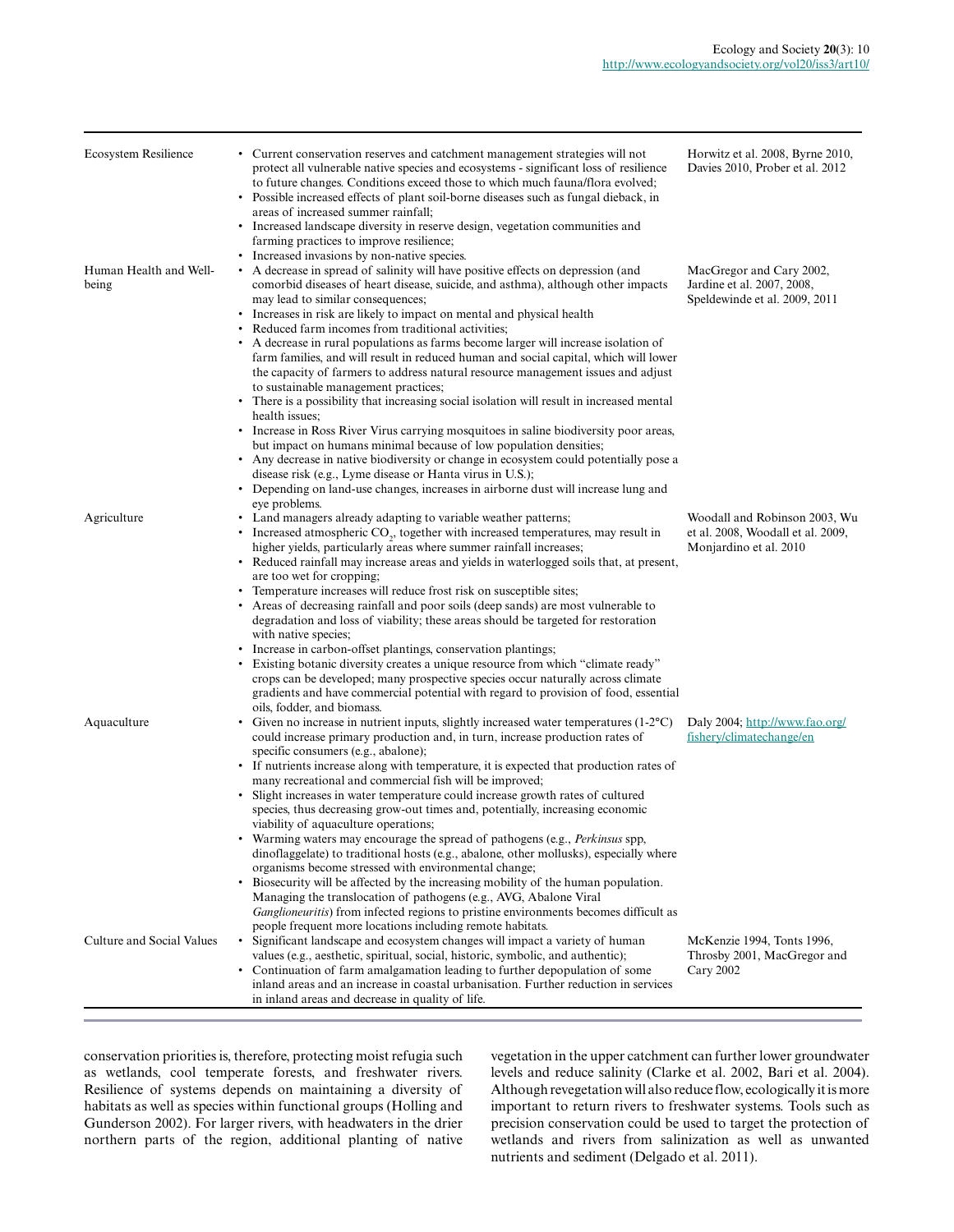The Australian government views climate change adaptation as core business for regional NRM organizations (Campbell 2008). This provides the opportunity to plan climate change adaptation in a specific bioregional context integrated with other NRM planning. Strategies for surviving a changing climate in the SCR is most likely to mean adaptation to decreasing rainfall and increasing temperature, but the complexity of interactions between temperatures, rainfall, increased  $CO<sub>2</sub>$ , changes in wind speed and direction, changes in summer rainfall patterns, and increased variability make it difficult to predict effects on species. These climatic changes in turn change photosynthesis, evapotranspiration, and a whole range of biotic interactions at different scales (Prober et al. 2012). Additionally, changes in land use due to human responses to climate change will interact with species responses.

Preserving some of the uniqueness and diversity of the SCR is an essential part of natural resource management as the landscape changes through agriculture and other development. The region is dominated by very old, stable pre-Cambrian landscapes that have resulted in highly nutrient-deficient soils (Hopper 2009). Consequently, plants have developed special adaptations associated with coping with dry, infertile lands through specialized root structures and symbiosis, carnivory, pollination mechanisms, and parasitism (Lambers 2014). However, as a consequence of this specialization the plant communities have a large susceptibility to major disturbances. We suggest it is important to preserve wherever possible, these unique, intact native plant communities for their own sake, for their potential medical or chemical uses and for the development of new food crops from native plants that could be highly valuable in the future.

We suggest that because of the high biodiversity and uniqueness of SCR plants and animals, conservation of intact natural areas within the matrix of agricultural land should be a priority and would provide the most cost effective outcomes for maintaining traditional ecosystem services as well as providing source material for novel plantings in agricultural landscapes. A diversity of approaches, which pay particular attention to specific underlying processes, is required to promote resistance and resilience of native ecosystems to the range of threats and disturbances encountered within the agricultural matrix. Although there needs to be a priority for the retention of existing intact natural areas, in previously cleared, abandoned agricultural land, the creation of revegetated, novel communities (Hobbs et al. 2013) that buffer high value, intact areas of native vegetation from agricultural lands, and provide linkages between intact areas, is an important management strategy in the SCR. It is important because it is generally not feasible to re-establish the entire original plant community on abandoned cleared farmland, because of the very high diversity of plants and changed soil and hydrology (Cramer et al. 2008, Standish et al. 2006, 2007, 2008). Therefore, these newly established novel ecosystems would comprise a subset of species from the intact areas and therefore contain species that have the capacity to exploit the demanding climate and soil properties of the region. These replanted areas can also provide habitat for biota and enhance species diversity at landscape scales.

#### **Social-ecological approaches to environmental change**

Successful adaptation to a changing environment requires identification and adoption of common visions at local and regional levels (Table 3) along with strategic efforts to meet the visions in an adaptive management framework (Naiman 2013). One vitally important principle is to maintain maximum adaptive capacity in the system and flexibility in management (Millar et al. 2007). There are a number of other general principles developed for adaptation to climate change (see, for example, Hannah et al. 2002, Mawdsley et al. 2009, West et al. 2009). For example, one option is to establish networks that include protected areas, connecting zones, and intermediate landscapes having various uses (Opdam and Wascher 2004) to maintain landscape values and connectedness. Although the climate gradient from northeast to southwest in the SCR is potentially an important refuge route for some species, protecting potential refugia across the whole region and developing a landscape with maximum adaptive capacity provides opportunities for other species.

Successful adaptation to climate change requires identification and adoption of common visions at local and regional levels along with strategic efforts to meet the visions in an adaptive management framework. Importantly, strategic efforts and actions are successful when the understanding, motivation, and capacity of those directly and indirectly involved with the environmental and natural resource management responses are enhanced (Naiman 2013). Clearly implicit in this strategy is the involvement of most stakeholders. The respective level of engagement with stakeholders should reflect their level of investment in the system, whether the investments are financial and/or emotional. Learning acquired by stakeholders involved with strategic action, i.e., planning and management initiatives, allows adaptation to take place, thereby improving the understanding of fundamental challenges (Figure 2). It is vital to consider the elements in Figure 2, e.g., profitability, land tenure, education, skills, and networks, because they contribute to stakeholders' understanding, motivation, and adaptive capacity.

**Fig. 2**. Interactions and drivers of change for strategic change in natural resource management systems (C. J. MacGregor, *unpublished manuscript*).



There are general principles and social-ecological approaches that can be applied to the SCR to manage natural resources in a manner that maintains communities in a changing environment (Table 3). The emphasis is on accepting the need to use dynamic, integrated approaches with strong partnerships and continuous monitoring and research. The SCR has highly networked subregional and catchment groups, and specific commitments in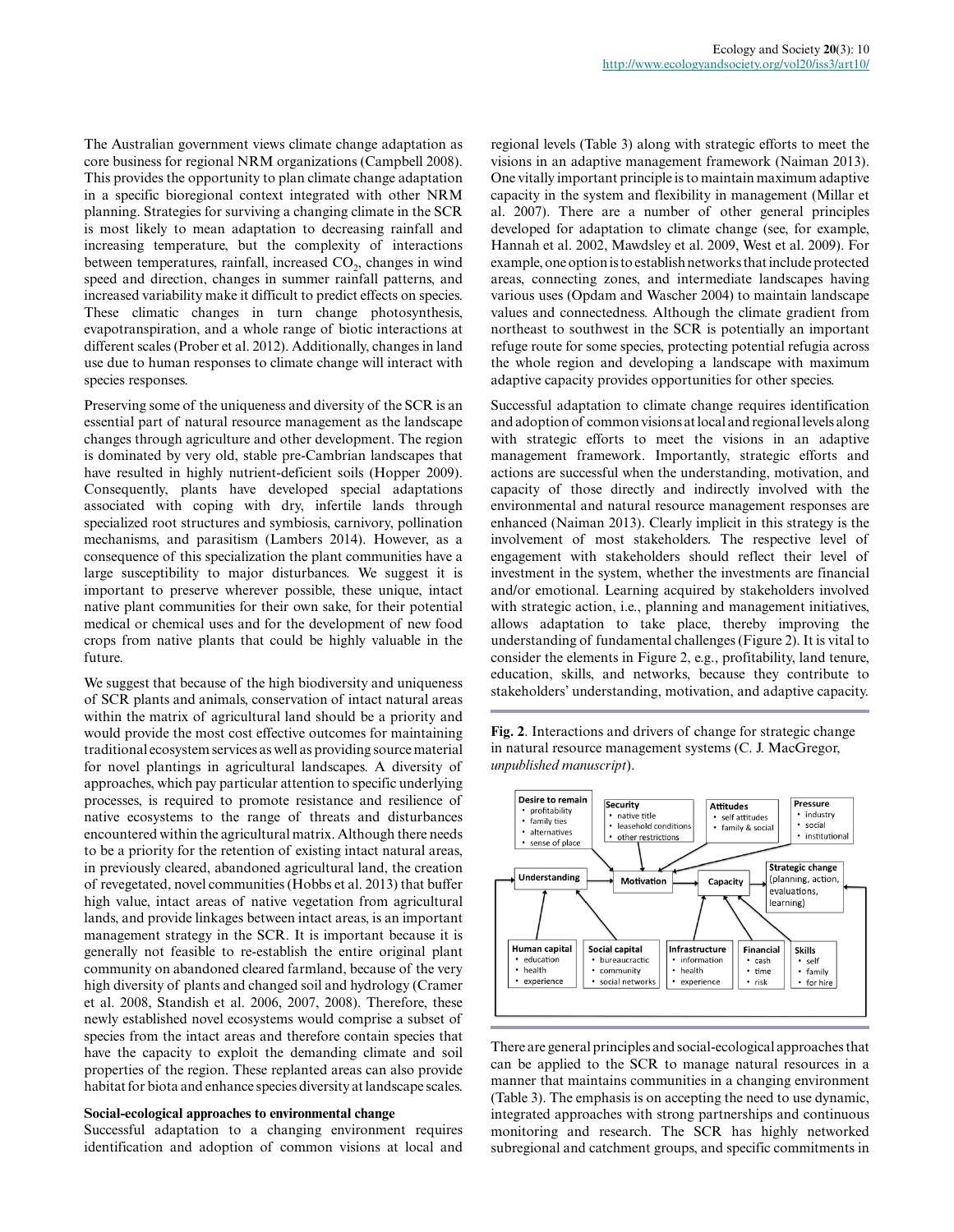**Table 3**. Ideas for maintaining and improving natural resources in the South Coast Region under projected climate and land-use changes.

| General Principle                                                        | Approaches                                                                                                                     |  |  |
|--------------------------------------------------------------------------|--------------------------------------------------------------------------------------------------------------------------------|--|--|
| Maintain maximum adaptive capacity in biological systems and be          | • Maintaining existing areas of native vegetation.                                                                             |  |  |
| prepared for surprise and threshold effects (Millar et al. 2007)         | Collecting and banking seed from climatic ranges.                                                                              |  |  |
|                                                                          | Incorporating climate change into management plans for reserves                                                                |  |  |
|                                                                          | (Hannah et al. 2002).                                                                                                          |  |  |
|                                                                          | Establish thresholds of potential concern (Biggs and Rogers 2003).                                                             |  |  |
|                                                                          | Plan for various scenarios (Peterson et al. 2003).                                                                             |  |  |
|                                                                          | Regional modeling of biodiversity response to climate change (Hannah                                                           |  |  |
|                                                                          | et al. 2002).                                                                                                                  |  |  |
|                                                                          | Bioclimatic modeling to create new protected areas (Pyke et al. 2005).                                                         |  |  |
| Use dynamic conservation approaches (West et al. 2009); allow for        | Practice adaptive management (Millar et al. 2007).                                                                             |  |  |
| nonlinear dynamics                                                       | Increase flexibility with increase in focus on protecting biodiversity                                                         |  |  |
|                                                                          | outside reserves. Focus on ecological processes.                                                                               |  |  |
| Protect Moist Refugia                                                    | • Focusing more conservation attention on the high rainfall zone and                                                           |  |  |
|                                                                          | wetlands.                                                                                                                      |  |  |
|                                                                          | • Decommissioning drainage areas and restoring wetlands (Robson et al.                                                         |  |  |
|                                                                          | 2008).                                                                                                                         |  |  |
|                                                                          | Create new freshwater habitats (Robson et al. 2008).                                                                           |  |  |
|                                                                          | Revegetation to reverse salinity in wetlands and freshwater systems.<br>Manage the impact of coastal urbanization on wetlands. |  |  |
|                                                                          | • Revegetation on northern banks of river reaches to increase shade                                                            |  |  |
|                                                                          | (Davies 2010).                                                                                                                 |  |  |
|                                                                          | Create new protected areas (Hannah et al. 2007).                                                                               |  |  |
| Continuous monitoring                                                    | Movement of non-native and native species and impacts on ecosystems.                                                           |  |  |
|                                                                          | • Characterization and impacts of changes in salinity, rainfall, and                                                           |  |  |
|                                                                          | temperature on estuaries, rivers, and wetlands.                                                                                |  |  |
| Statistical downscaling of Global Climate Models to regional and local • | Potential ecosystem and land-use changes.                                                                                      |  |  |
| scale                                                                    | Changes in crop yields.                                                                                                        |  |  |
|                                                                          | Fire threat frequency and timing.<br>$\bullet$                                                                                 |  |  |
|                                                                          | Impacts of sea level rise.                                                                                                     |  |  |
|                                                                          | Soil type interactions.                                                                                                        |  |  |
|                                                                          | Impacts on aquatic and hydrological systems.                                                                                   |  |  |
|                                                                          | Selected species level models (Midgley et al. 2002) and species                                                                |  |  |
|                                                                          | interaction models.                                                                                                            |  |  |
| Integrated approach to threats                                           | Model interactions between fire, fungal pathogens, salinity, feral                                                             |  |  |
|                                                                          | predators, invasive species, and climate change.                                                                               |  |  |
|                                                                          | • Interactions between salinity, rainfall, and temperature on freshwater                                                       |  |  |
|                                                                          | systems.                                                                                                                       |  |  |
| Maintain a mosaic of landscapes and ensure areas outside reserves are    | Encouraging farmers to diversify their landholdings across climatic<br>$\bullet$                                               |  |  |
| protected                                                                | zones in the agricultural area as a risk strategy, rather than managing<br>single large farms.                                 |  |  |
|                                                                          | • Increasing protection of vegetation outside reserves (e.g., Gondwana                                                         |  |  |
|                                                                          | Link).                                                                                                                         |  |  |
| Avoid maladaptation                                                      | Appropriately connecting wetlands, threatening endemics.                                                                       |  |  |
|                                                                          | Appropriate hydrological engineering.                                                                                          |  |  |
|                                                                          | Positive translocation of species.                                                                                             |  |  |
|                                                                          | Establishing successful priorities (triage approach).                                                                          |  |  |
| Increase adaptive capacity in the community (MacGregor and Cary          | Develop natural resource networks and partnerships through                                                                     |  |  |
| 2002; C. J. MacGregor, unpublished manuscript)                           | organizations such as South Coast natural resource management                                                                  |  |  |
|                                                                          | (NRM), Gondwana Link, UNESCO Man and the Biosphere                                                                             |  |  |
|                                                                          | Programme.                                                                                                                     |  |  |
|                                                                          | • Planning adaptation as an opportunity for shared learning (Adger                                                             |  |  |
|                                                                          | 2003, Cohen 2011).                                                                                                             |  |  |
|                                                                          | • Develop regional champions (Cohen 2011).                                                                                     |  |  |
| Manage transformation (West et al. 2009)                                 | Maintain ecosystem functions/services.                                                                                         |  |  |
| Support research to develop innovative approaches                        | • Use the UNESCO Fitzgerald Biosphere Region (in the central part of                                                           |  |  |
|                                                                          | the region) as a focus for research on climate change and sustainable                                                          |  |  |
|                                                                          | development.<br>• Increase research and monitoring in government funded NRM.                                                   |  |  |
|                                                                          | • Develop innovative perennial farming systems.                                                                                |  |  |
|                                                                          |                                                                                                                                |  |  |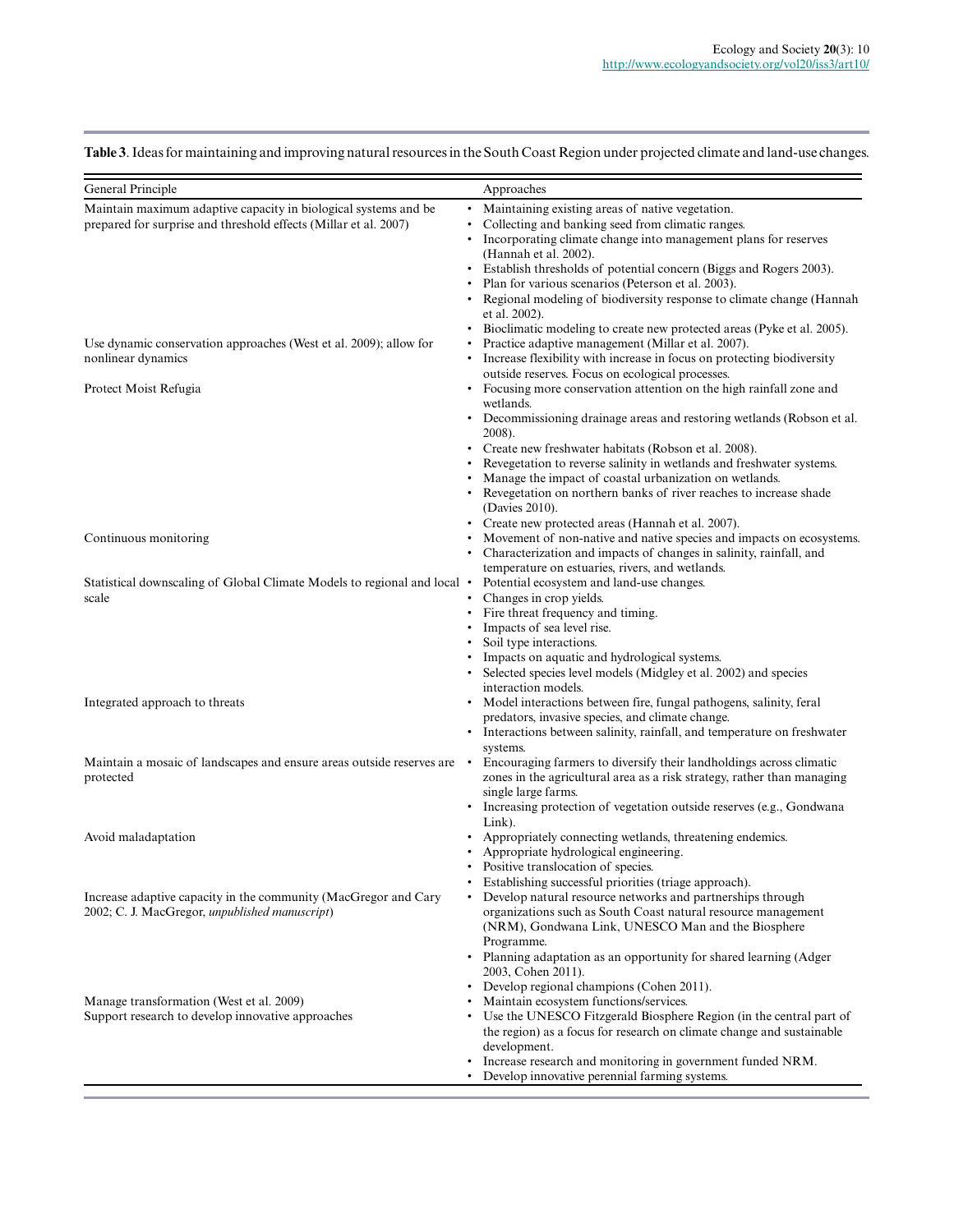NRM strategies to increase regional capacity for change. It also has a farming sector well acquainted with innovation and adaptation. Two of the actions listed in Table 3 provide examples of NRM strategies to increase regional capacity, which include the Gondwana Link Project [\(http://www.gondwanalink.org\)](http://www.gondwanalink.org) and the use of native flora as an adaption to climate change.

The Gondwana Link Project is reconnecting fragmented habitat and increasing the opportunity for encouraging the movement of species along a broad northeast to southwest corridor. Gondwana Link Pty Ltd is a nonprofit group aiming to create landscape scale change by creating "connected and functional landscapes." The Gondwana Link Project groups, Bush Heritage Australia, and Greening Australia are actively purchasing rural properties that, as of 2014, totaled over 7000 ha. Although the properties purchased have been substantially cleared for agriculture, large areas of native vegetation with high conservation values remain. In these areas, intact vegetation requires ongoing protection while planning and monitoring of commercial revegetation of cleared areas ensures plantings also attempt to address biodiversity needs (Hallett et al. 2014, Standish and Hulvey 2014, Perring et al. 2015). The purchase of properties and revegetation with local native plants are designed to connect the Fitzgerald River National Park with the Stirling Range National Park over a distance of ~100 km.

## *Native flora opportunities*

The Southwest Botanical Province with its high level of diversity and endemism creates a unique resource from which "climate ready" crops could be developed because many prospective species occur naturally across climate gradients (Table 4). In some instances there is a need for commercial drivers for revegetation (Bathgate and Pannell 2002), and a number of the native plants found in Western Australia have commercial potential with regard to the provision of food (Woodall et al. 2009), essential oils (Woodall and Robinson 2003), fodder (Monjardino et al. 2010), and biomass (Wu et al. 2008). For instance, with less winter rainfall and an increase in summer rainfall (Hennessy et al. 2007), native sandalwood (*Santalum spicatum*) is well suited to the forecasted climate changes because it occurs in regions of Western Australia receiving both winter and summer dominated rainfall. Indeed all species listed in Table 4 naturally occur in regions where the reliability of winter rainfall is less certain and there is some summer rainfall. In many areas the strategic use of deep-rooted perennial crops on agricultural land, e.g., lucerne (*Medicago sativa*), oil mallees (*Eucalyptus* spp), and sandalwood, can also be important to maintain hydrologic balance and reduce the effects of secondary salinity. Although there are numerous knowledge gaps in terms of quantifying the ecological services that each of the "climate ready" native crops provides now and into the future, the cultivation of perennial tree crops is one means of increasing habitat diversity within cleared agricultural landscapes while still providing long-term income (Hobbs et al. 2003). The biodiversity values associated with the cultivation of mallee trees (Smith 2009), sandalwood, and *Melaleuca* species (Gove 2012) on cleared agricultural land provide successful examples.

### **CONCLUSIONS**

In the face of uncertainty and lack of knowledge there is a need to develop social-ecological resilience via diversity throughout the landscape. This suggests that for biodiversity globally there is a need to manage for the persistence of existing diversity as well as for ongoing evolution and human-driven alterations, and to integrate the social and political environments into these processes. Supporting resilience of agricultural enterprises as well as the ecological components of native biodiversity is crucial for effective resource management (Barthel et al. 2013, Marshall and Stokes 2014).

**Table 4**. Native species with commercial potential for catchments altered by climate change.

| Species              | Product                            | <b>Natural</b><br>rainfall $(mm)$ <sup>T</sup> | Scale <sup>†</sup> |
|----------------------|------------------------------------|------------------------------------------------|--------------------|
| Kennedia             | fodder/nitrogen                    | 250-800                                        | large > 1          |
| prostrata            | supply                             |                                                | million ha         |
| Santalum<br>spicatum | timber/fragrant<br>oils, seed oils | 200-600                                        | small 50,000 ha    |
| Platysace            | food: root                         | 350-550                                        | very small $\leq$  |
| deflexa              | vegetable                          |                                                | $100$ ha           |
| Eucalyptus           | biomass/                           | 200-450                                        | medium             |
| loxophleba           | eucalyptus oil                     |                                                | 100,000 ha         |

†mean annual rainfall distribution.

‡ Scale of climate ready industry.

If left unchecked, the present commodity system will continue to result in the erosion of the resource base, increasing environmental degradation and continuing social decline. This is exacerbated by differences in power between those who make decisions about commodity production and biodiversity management, and those who are affected by its outcomes. Adaptive capacity, generated through interactions between the social-economic system and the ecological system, is a pillar of NRM; it requires willingness, capacity, and understanding to make a difference to NRM outcomes (Gallopin 2002). The first step is the prevention of further loss or degradation of high-value natural areas. This may be accomplished through policy interventions, awareness raising initiatives, and incentives schemes that integrate social-ecological thinking into conservation planning. This also requires an iterative and flexible process of negotiation, decision-making, and reevaluation, one informed by science but shaped by human values and aspirations (Sayers et al. 2013).

Success in NRM has a no definitive endpoint, but is ongoing and requires continued monitoring, knowledge adoption, communication, and cooperation. This requires commitment by institutions and communities to provide the governance needed for broad collaboration and effective integration across sciencemanagement disciplines as well as across social, political, and ecological boundaries. The adoption of new policies and markets, such as accounting for environmental degradation and carbon storage, will build in the real costs to society of environmental degradation and NRM. This also requires a shift in thinking toward resolving trade-offs, as well as facilitating synergies between conservation and economic interests. Adding flexibility and renewable structures to property rights that can be adapted to incorporate social and environmental objectives (Young and McCay 1995) and payments or tax incentives for better land stewardship, including natural resource and economic goals (Sawin et al. 2003), would be positive steps toward an integrated social-ecological perspective.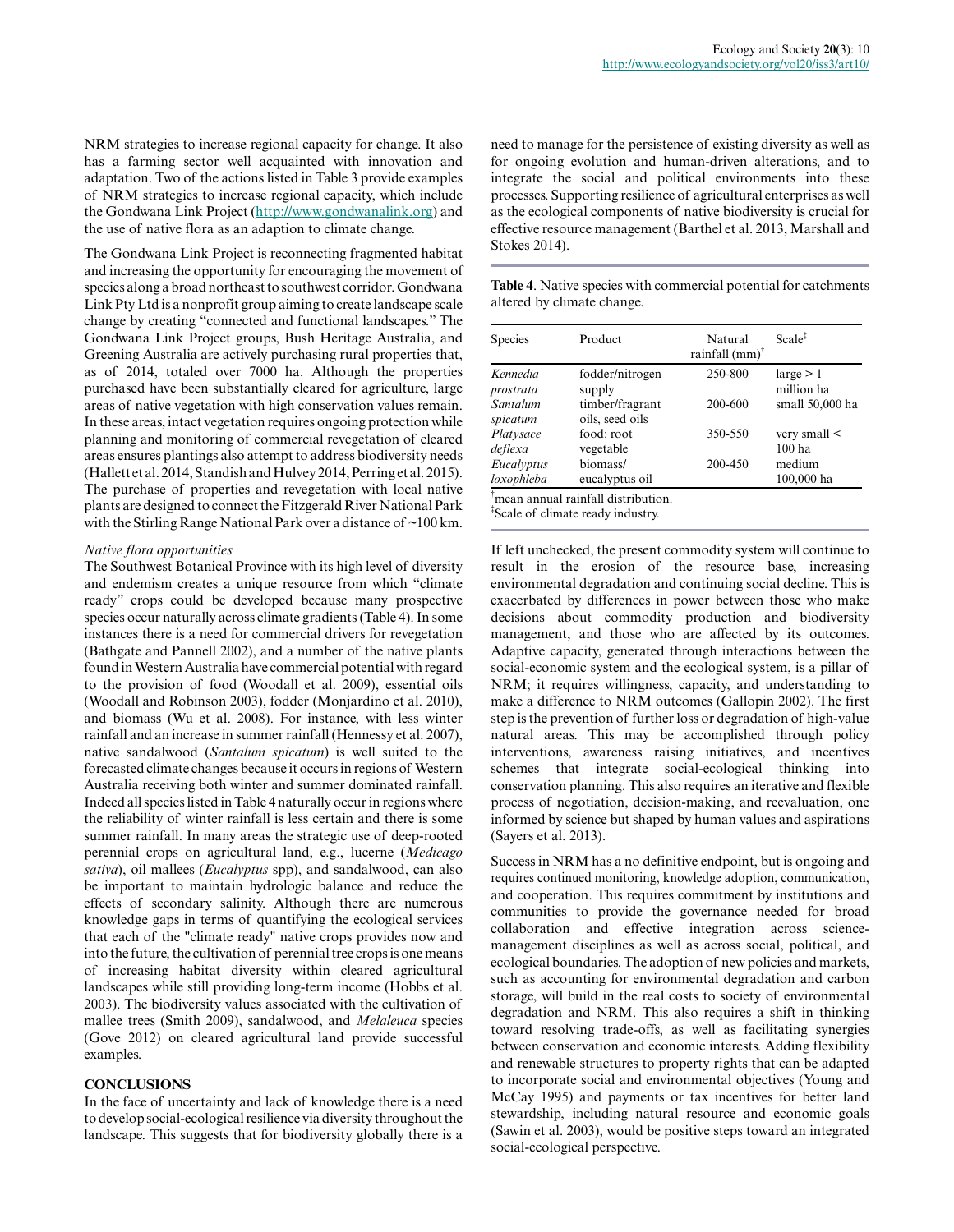Importantly, strategic efforts and actions are successful when the understanding, motivation, and capacity of those directly and indirectly involved with natural resource management responses are enriched. Clearly, implicit in this is the involvement of stakeholders, and the respective level of engagement with stakeholders should reflect their level of investment in the system, whether this is financial and/or emotional (Naiman 2013). Learning acquired by being involved with strategic action (planning and management initiatives) allows adaptation (sustains adaptive capacity) to take place that improves understanding of the challenges (Fig. 2). We suggest that the best outcomes for natural resource management are through partnerships between community groups, state, and federal resource managers and research organizations such as universities. This provides synergies of local knowledge and capability, management and environmental monitoring, and research. Above all it requires forward and flexible thinking, hence the importance of research, community involvement, and being prepared for unexpected outcomes.

*Responses to this article can be read online at:* [http://www.ecologyandsociety.org/issues/responses.](http://www.ecologyandsociety.org/issues/responses.php/7727) [php/7727](http://www.ecologyandsociety.org/issues/responses.php/7727)

#### **Acknowledgments:**

*The authors thank Professor Steve Hopper for reviewing the manuscript and for his valuable suggestions for improvement. We also thank two anonymous referees for their valuable comments. The UWA Institute for Advanced Studies provided support for Professor Naiman to visit Albany, through the 'Professor-at-Large' programme.*

### **LITERATURE CITED**

Abbott, I., and D. LeMaitre. 2010. Monitoring the impact of climate change on biodiversity: the challenge of megadiverse Mediterranean climate ecosystems. *Austral Ecology* 35:406-422. [http://dx.doi.org/10.1111/j.1442-9993.2009.02053.x](http://dx.doi.org/10.1111%2Fj.1442-9993.2009.02053.x) 

Adger, W. N. 2003. Social capital, collective action, and adaptation to climate change. *Economic Geography* 79:387-404. [http://dx.doi.org/10.1111/j.1944-8287.2003.tb00220.x](http://dx.doi.org/10.1111%2Fj.1944-8287.2003.tb00220.x)

Allison, H. E., and R. J. Hobbs. 2004. Resilience, adaptive capacity, and the "Lock-in Trap" of the Western Australian agricultural region. *Ecology and Society* 9(1): 3. [online] URL: <http://www.ecologyandsociety.org/vol9/iss1/art3>

Australian Government. 2015. *Climate change in Australia.* CSIRO, Department of Environment and Bureau of Meteorology, Melbourne, Australia. [online] URL: [http://www.](http://www.climatechangeinaustralia.gov.au) [climatechangeinaustralia.gov.au](http://www.climatechangeinaustralia.gov.au)

Bari, M. A., G. W. Mauger, R. N. M. Dixon, L. H. Boniecka, B. Ward, T. Sparks, and A. M. Waterhouse. 2004. *Salinity situation statement: Denmark River.* Department of Environment, Water Resource Technical Series No. WRT 30, Perth Western Australia.

Barthel, S., C. L. Crumley, and U. Svedin. 2013. Biocultural refugia: combating the erosion of diversity in landscapes of food production. *Ecology and Society* 18(4): 71. [http://dx.doi.](http://dx.doi.org/10.5751%2Fes-06207-180471) [org/10.5751/es-06207-180471](http://dx.doi.org/10.5751%2Fes-06207-180471)

Bates, B. C., P. Hope, B. Ryan, I. Smith, and S. Charles. 2008. Key findings from the Indian Ocean Climate Initiative and their impact on policy development in Australia. *Climatic Change* 89:339-354. [http://dx.doi.org/10.1007/s10584-007-9390-9](http://dx.doi.org/10.1007%2Fs10584-007-9390-9)

Bathgate, A., and D. J. Pannell. 2002. Economics of deep-rooted perennials in Western Australia. *Agricultural Water and Management* 53:117-132. [http://dx.doi.org/10.1016/s0378-3774](http://dx.doi.org/10.1016%2Fs0378-3774%2801%2900160-3) [\(01\)00160-3](http://dx.doi.org/10.1016%2Fs0378-3774%2801%2900160-3) 

Beard, J. S. 1980. *Vegetation survey of Western Australia*. 1:250,000 Series. Vegmap, Perth, Western Australia.

Beatty, S. J., D. L. Morgan, M. Rashnavadi, and A. J. Lymbery. 2011. Salinity tolerances of endemic freshwater fishes of southwestern Australia: implications for conservation in a biodiversity hotspot. *Marine and Freshwater Research* 62:91-100. [http://dx.](http://dx.doi.org/10.1071%2FMF10100) [doi.org/10.1071/MF10100](http://dx.doi.org/10.1071%2FMF10100)

Beresford, Q., H. Beckle, J. Mulcock, and H. Phillips. 2001. *The salinity crisis: landscapes, communities and politics.* University of Western Australia Press, Perth, Western Australia.

Biggs, H. C., and K. H. Rogers. 2003. An adaptive system to link science, monitoring and management in practice. Pages 59-80 *in* J. T. du Toit, K. H. Rogers, and H. C. Biggs, editors. *The Kruger experience: ecology and management of savanna heterogeneity.* Island Press, Washington, D.C., USA.

Bougher, N. L. and K. Syme. 1998. *Fungi of Southern Australia*. University of Western Australia Press, Perth, Western Australia.

Brearley, A. 2005. *Swanland: estuaries and coastal lagoons of south-western Australia.* University of Western Australia Press, Perth, Western Australia.

Bunn, S. E, and P. M. Davies. 1990. Why is the stream fauna of south-western Australia so impoverished? *Hydrobiologia* 194:169-176. [http://dx.doi.org/10.1007/BF00028418](http://dx.doi.org/10.1007%2FBF00028418) 

Byrne, M. 2008. Evidence for multiple refugia at different time scales during Pleistocene climatic oscillations in southern Australia inferred from phylogeography. *Quaternary Science Reviews* 27:2576-2585. [http://dx.doi.org/10.1016/j.quascirev.2008.08.032](http://dx.doi.org/10.1016%2Fj.quascirev.2008.08.032)

Byrne, M. 2010. *Species response to climate change - can the past inform the future?* Department of Environment and Conservation (Science Division) Information Sheet 36/2010, Perth, Western Australia.

Campbell, A. 2008. *Managing Australian landscapes in a changing climate: a climate change primer for regional natural resource management bodies.* Australian Government, Department of Climate Change, Canberra, Australia.

Cheng, A. S., L. E. Kruger, and S. E. Daniels. 2003. "Place" as an integrating concept in natural resource politics: propositions for a social science research agenda. *Social and Natural Resources* 16:87-104. [http://dx.doi.org/10.1080/08941920309199](http://dx.doi.org/10.1080%2F08941920309199) 

Chuwen, B. M., S. D. Hoeksema, and I. C. Potter. 2009. The divergent environmental characteristics of permanently-open, seasonally-open and normally-closed estuaries of south-western Australia. *Estuarine, Coastal and Shelf Science* 85:12-21. [http://](http://dx.doi.org/10.1016%2Fj.ecss.2009.03.030) [dx.doi.org/10.1016/j.ecss.2009.03.030](http://dx.doi.org/10.1016%2Fj.ecss.2009.03.030)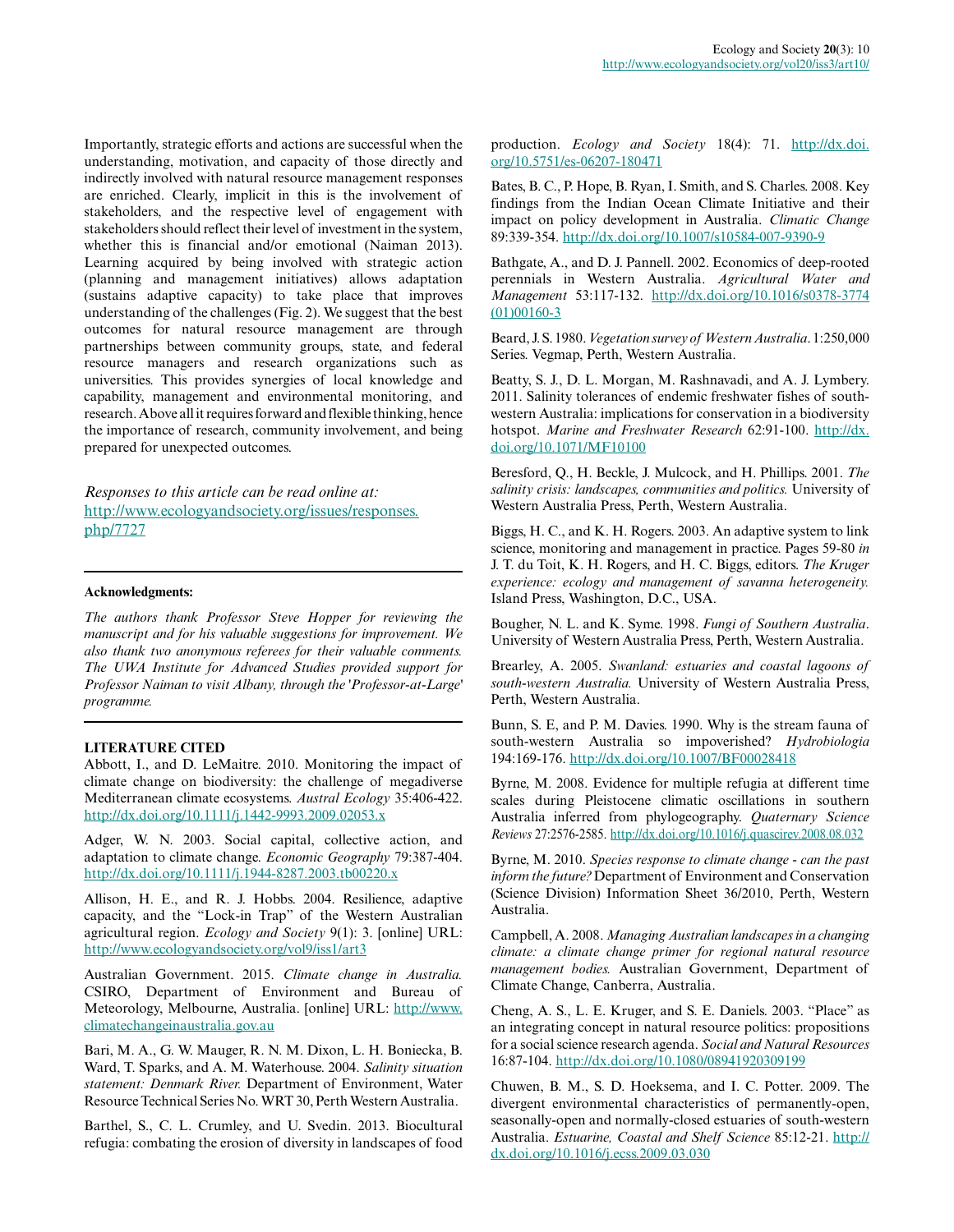Clarke, C. J., R. J. George, R. W. Bell, and T. J. Hatton. 2002. Dryland salinity in south-western Australia: its origins, remedies, and future research directions. *Australian Journal of Soil Research* 40:93-113. [http://dx.doi.org/10.1071/SR01028](http://dx.doi.org/10.1071%2FSR01028)

Close, P. G. 2007. *Water requirements for estuaries: relationships between freshwater flows, hydrodynamics and larval fish dynamics in estuarine lagoon, south-western Australia.* Dissertation. The University of Western Australia, Perth, Australia.

Cohen, S. J. 2011. Overview: climate change adaptation in rural and resource-dependent communities. Pages 401-412 *in* J. D. Ford and L. Berrang-Ford, editors. *Climate change adaptation in developed nations: from theory to practice.* Advances in Global Change Research series, Volume 42. Springer, Dordrecht, The Netherlands. [http://dx.doi.org/10.1007/978-94-007-0567-8\\_29](http://dx.doi.org/10.1007%2F978-94-007-0567-8_29)

Collard, L. 2006. The cosmology: the creator of the trilogy Waakal ir Nyungar Rainbow Serpent. Pages 121-130 *in* M. Leybourne and A. Gaynor, editors. *Water: histories, cultures, ecologies.* University of Western Australia Press, Perth, Western Australia.

Commonwealth Scientific and Industrial Organisation (CSIRO). 2007. *Climate change in Australia.* Technical Report 2007. CSIRO, Canberra, Australia. [online] URL: [http://www.climatechangeinaustralia.](http://www.climatechangeinaustralia.gov.au) [gov.au](http://www.climatechangeinaustralia.gov.au) 

Cramer, V. A., R. J. Hobbs, R. J. Standish. 2008. What's new about old fields? Land abandonment and ecosystem assembly. *Trends in Ecology and Evolution* 23:104-112. [http://dx.doi.org/10.1016/j.](http://dx.doi.org/10.1016%2Fj.tree.2007.10.005) [tree.2007.10.005](http://dx.doi.org/10.1016%2Fj.tree.2007.10.005) 

Cullen, L. E., and P. F. Grierson. 2009. Multi-decadal scale variability in autumn-winter rainfall in south-western Australia since 1655 AD as reconstructed from tree rings of *Callitris columellaris*. *Climate Dynamics* 33:433-444. [http://dx.doi.](http://dx.doi.org/10.1007%2Fs00382-008-0457-8) [org/10.1007/s00382-008-0457-8](http://dx.doi.org/10.1007%2Fs00382-008-0457-8)

Daly, T. 2004. Summary of Proceedings from the *Perkinsus* Workshop held at the Cronulla Fisheries on 3 September 2003. NSW Fisheries Report Series 10. Sydney, Australia.

Danks, A., M. Spencer, S. Comer, D. Utber, and J. Lockhart. 2011. *South Coast biodiversity: an overview of biodiversity values and threats in the South Coast Region.* Department of Conservation and Land Management, Albany, Western Australia.

Davies, P. M., 2010. Climate change implications for river restoration in global biodiversity hotspots. *Restoration Ecology* 18:261-268. [http://dx.doi.org/10.1111/j.1526-100X.2009.00648.](http://dx.doi.org/10.1111%2Fj.1526-100X.2009.00648.x) [x](http://dx.doi.org/10.1111%2Fj.1526-100X.2009.00648.x)

Davies, P. M., and B. A. Stewart. 2013. Aquatic biodiversity in the Mediterranean climate rivers of southwestern Australia. *Hydrobiologia* 719:215-235. [http://dx.doi.org/10.1007/s10750-013-1600](http://dx.doi.org/10.1007%2Fs10750-013-1600-z) [z](http://dx.doi.org/10.1007%2Fs10750-013-1600-z) 

Delgado, J. A., R. Khosla, and T. Mueller. 2011. Recent advances in precision (target) conservation. *Journal of Soil and Water Conservation* 66:167A-170A. [http://dx.doi.org/10.2489/jswc.66.6.167A](http://dx.doi.org/10.2489%2Fjswc.66.6.167A) 

Dobbs, R. J., and R. A. Cossart. 2010. Development and trial of a waterways education program for the Kimberley - Process Evaluation and Review. Report to Rangelands NRM Inc., Centre of Excellence in Natural Resource Management, CENRM report

12/09, The University of Western Australia, Perth, Western Australia.

Donovan, S. M., C. Looney, T. Hanson, Y. Sánchez de León, J. D. Wulfhorst, S. D. Eigenbrode, M. Jennings, J. Johnson-Maynard, and N. A. Bosque Pérez. 2009. Reconciling social and biological needs in an endangered ecosystem: the Palouse as a model for bioregional planning. *Ecology and Society* 14(1): 9. [online] URL: [http://www.ecologyandsociety.org/vol14/iss1/](http://www.ecologyandsociety.org/vol14/iss1/art9/) [art9/](http://www.ecologyandsociety.org/vol14/iss1/art9/) 

Framenau, V. W., M. L. Moir, and M. S. Harvey 2008. *Terrestrial invertebrates of the South Coast NRM Region of Western Australia: short-range endemics in Gondwanan relictual habitats.* Western Australian Museum, Perth, Western Australia.

Gallopin, G. C. 2002. Planning for resilience: scenarios, surprises, and branch points. Pages 361-395 *in* L. H. Gunderson and C. S. Holling, editors. *Panarchy: understanding transformations in human and natural systems.* Island Press, Washington, D. C., **USA** 

George, R., D. McFarlane, and B. Nulsen. 1997. Salinity threatens the viability of agriculture and ecosystems in Western Australia. *Hydrogeology Journal* 5:6-21. [http://dx.doi.org/10.1007/s100400050103](http://dx.doi.org/10.1007%2Fs100400050103) 

Gilfillan, S. 2000. *Terrestrial fauna of the South Coast - a review*. South Coast Management Group, Albany, Western Australia.

Gioia, P. 2010. *South Coast NRM Region - flora summary.* Department of Environment and Conservation, Western Australia, Perth, Western Australia.

Gove, A. 2012. *The habitat value of indigenous perennial tree crop systems in the Western Australian wheatbelt.* Report for Avongro Wheatbelt Tree Cropping and Lotteries West, Curtin University, Perth, Western Australia.

Grains Research and Development Corporation (GRDC). 2015. *Non-wetting soils.* GRDC, Canberra, Australia. [online] URL: [http://www.grdc.com.au/Research-and-Development/Major-Initiatives/](http://www.grdc.com.au/Research-and-Development/Major-Initiatives/Non-wetting-soils) [Non-wetting-soils](http://www.grdc.com.au/Research-and-Development/Major-Initiatives/Non-wetting-soils)

Hallett, L. M., R. J. Standish, J. Jonson, R. J. Hobbs. 2014. Seedling emergence and summer survival after direct seeding for woodland restoration on old fields in south-western Australia. *Ecological Management & Restoration* 15:140-146. [http://dx.doi.](http://dx.doi.org/10.1111%2Femr.12110) [org/10.1111/emr.12110](http://dx.doi.org/10.1111%2Femr.12110)

Hannah, L., G. Midgley, S. Andelman, M. Araújo, G. Hughes, E. Martinez-Meyer, R. Pearson, and P. Williams. 2007. Protected area needs in a changing climate. *Frontiers in Ecology and the Environment* 5:131-138. [http://dx.doi.org/10.1890/1540-9295](http://dx.doi.org/10.1890%2F1540-9295%282007%295%5B131%3APANIAC%5D2.0.CO%3B2) [\(2007\)5\[131:PANIAC\]2.0.CO;2](http://dx.doi.org/10.1890%2F1540-9295%282007%295%5B131%3APANIAC%5D2.0.CO%3B2) 

Hannah, L., G. F. Midgley, T. Lovejoy, W. J. Bond, M. Bush, D. Scott, and F. I. Woodward. 2002. Conservation of biodiversity in a changing climate. *Conservation Biology* 16:264–268. [http://dx.](http://dx.doi.org/10.1046%2Fj.1523-1739.2002.00465.x) [doi.org/10.1046/j.1523-1739.2002.00465.x](http://dx.doi.org/10.1046%2Fj.1523-1739.2002.00465.x)

Hennessy, K. B., B. C. Fitzharris, P. Bates, N. Harvey, S. M. Howden, L. Hughes, J. Salinger, and R. Warrick. 2007. Australia and New Zealand. Pages 504-507 *in* M. L. Parry, O. F. Canziani, J. P. Palutikof, P. J. van der Linden, and C. E. Hanson, editors. Climate change 2007: impacts, adaptation and vulnerability. Contribution of Working Group II to the Fourth Assessment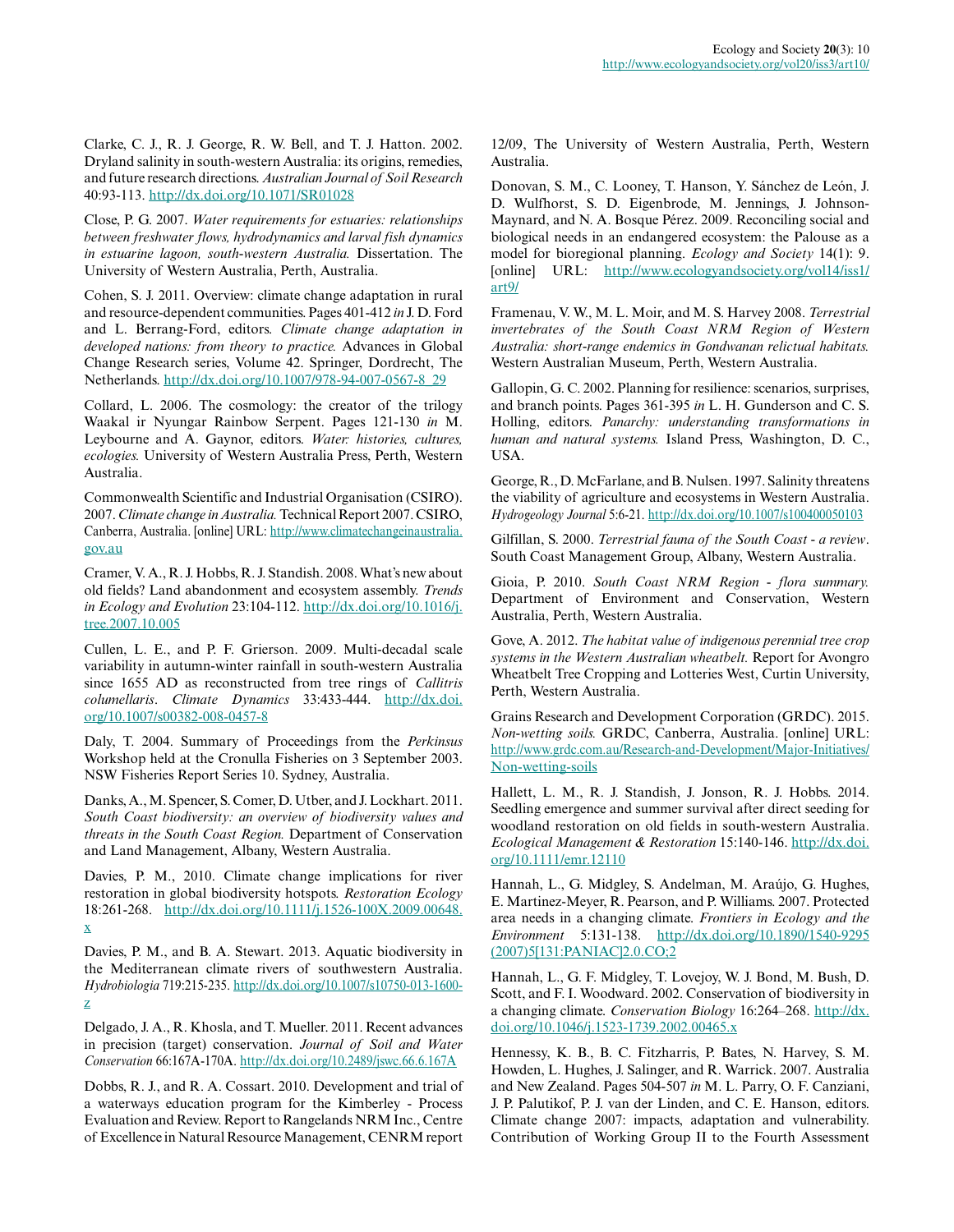Report of the Intergovernmental Panel on Climate Change. Cambridge University Press, Cambridge, UK.

Henriksen, C. B., K. Hussey, and P. E. Holm. 2011. Exploiting soil-management strategies for climate mitigation in the European Union: maximizing "win-win" solutions across policy regimes. *Ecology and Society* 16(4): 22. [http://dx.doi.org/10.5751/](http://dx.doi.org/10.5751%2FES-04176-160422) [ES-04176-160422](http://dx.doi.org/10.5751%2FES-04176-160422)

Hill, N., H. Zhang, T. Trezise, J. Young, N. Moyes, L. Carslake, R. McTaggart, N. C. Turner, W. Anderson, and M. Poole. 2005. *Successful cropping in the high rainfall zone of Western Australia.* Bulletin 4661 GRDC, CSIRO, and Department of Agriculture Western Australia, Perth, Western Australia.

Hobbs, R., P. C. Catling, J. C. Wombey, M. Clayton, L. Atkins, and A. Reid. 2003. Faunal use of bluegum (*Eucalyptus globulus*) plantations in southwestern Australia. *Agroforestry Systems* 58:195-212. [http://dx.doi.org/10.1023/A:1026073906512](http://dx.doi.org/10.1023%2FA%3A1026073906512)

Hobbs, R. J., E. S. Higgs, and C. Hall, editors. 2013. *Novel ecosystems: intervening in the new ecological world order*. John Wiley & Sons, Oxford, UK. [http://dx.doi.org/10.1002/9781118354186](http://dx.doi.org/10.1002%2F9781118354186) 

Holling, C. S., and L. H. Gunderson. 2002. Resilience and adaptive cycles. Pages 293-313 *in* L. H. Gunderson and C. S. Holling, editors. *Panarchy: understanding transformations in human and natural systems.* Island Press, Washington, D.C., USA.

Hope, P. K. 2006. Projected future changes in synoptic systems influencing southwest Western Australia. *Climate Dynamics* 26:765-780. [http://dx.doi.org/10.1007/s00382-006-0116-x](http://dx.doi.org/10.1007%2Fs00382-006-0116-x)

Hope, P., and C. Ganter. 2010. Recent and projected rainfall trends in south-west Australia and the associated shift in weather systems. Pages 53-63 *in* I. Jubb, P. Holper, and W. Cai, editors. *Managing climate change: papers from the Greenhouse 2009 Conference.* CSIRO, Collingwood, Victoria, Australia.

Hopper, S. D. 2009. OCBIL theory: towards an integrated understanding of the evolution, ecology and conservation of biodiversity on old, climatically buffered, infertile landscapes. *Plant and Soil* 322:49-86. [http://dx.doi.org/10.1007/s11104-009-0068-0](http://dx.doi.org/10.1007%2Fs11104-009-0068-0) 

Hopper, S. D., and P. Gioia. 2004. The southwest Australian floristic region: evolution and conservation of a global hot spot of biodiversity. *Annual Review of Ecology, Evolution, and Systematics* 35:623-650. [http://dx.doi.org/10.1146/annurev.](http://dx.doi.org/10.1146%2Fannurev.ecolsys.35.112202.130201) [ecolsys.35.112202.130201](http://dx.doi.org/10.1146%2Fannurev.ecolsys.35.112202.130201)

Horwitz, P., D. Bradshaw, S. Hopper, P. Davies, R. Froend, and F. Bradshaw. 2008. Hydrological change escalates risk of ecosystem stress in Australia"s threatened biodiversity hotspot. *Journal of the Royal Society of Western Australia* 91:1-11.

Howdon, S. M., R. G. Gifford, H. Meinke, and Farmer Respondents. 2008. 'Grains.' Pages 43-70 *in An overview of climate change adaptation in Australian primary industries-impacts, options and priorities.* Report prepared for the National Climate Change Research Strategy for Primary Industries. CSIRO, Canberra, Australia.

Hughes, L. 2003. Climate change and Australia: trends, projections and impacts. *Austral Ecology* 28:423-443. [http://dx.](http://dx.doi.org/10.1046%2Fj.1442-9993.2003.01300.x) [doi.org/10.1046/j.1442-9993.2003.01300.x](http://dx.doi.org/10.1046%2Fj.1442-9993.2003.01300.x)

Hughes, L. 2011. Climate change and Australia: key vulnerable regions. *Regional Environmental Change* 11 (Suppl 1):S189-S195. [http://dx.doi.org/10.1007/s10113-010-0158-9](http://dx.doi.org/10.1007%2Fs10113-010-0158-9)

Indian Ocean Climate Initiative (IOCI). 2006. *IOCI Stage 2: reports of phase 2 activity January 2005 - June 2006.* IOCI, Perth, Western Australia. [online] URL: [http://www.ioci.org.au/](http://www.ioci.org.au/publications/ioci-stage-2/cat_view/16-ioci-stage-2/22-reports/35-research-reports.html) [publications/ioci-stage-2/cat\\_view/16-ioci-stage-2/22-reports/35-research](http://www.ioci.org.au/publications/ioci-stage-2/cat_view/16-ioci-stage-2/22-reports/35-research-reports.html)[reports.html](http://www.ioci.org.au/publications/ioci-stage-2/cat_view/16-ioci-stage-2/22-reports/35-research-reports.html) 

Intergovernmental Panel on Climate Change (IPCC). 2014. Summary for policymakers. Pages 1-32 in C. B. Field, V. R. Barros, D. J. Dokken, K. J. Mach, M. D. Mastrandrea, T. E. Bilir, M. Chatterjee, K. L. Ebi, Y. O. Estrada, R. C. Genova, B. Girma, E. S. Kissel, A. N. Levy, S. MacCracken, P. R. Mastrandrea, and L. L. White, editors. *Climate change 2014: impacts, adaptation, and vulnerability. Part A: global and sectoral aspects. Contribution of Working Group II to the Fifth Assessment Report of the Intergovernmental Panel on Climate Change.* Cambridge University Press, Cambridge, UK.

Jackson, S., M. Storrs, and J. Morrision. 2005. Recognition of Aboriginal rights, interests and values in river research and management: perspectives from northern Australia. *Ecological Management & Restoration* 6:105-110. [http://dx.doi.org/10.1111/](http://dx.doi.org/10.1111%2Fj.1442-8903.2005.00226.x) [j.1442-8903.2005.00226.x](http://dx.doi.org/10.1111%2Fj.1442-8903.2005.00226.x)

Jardine, A., P. Speldewinde, S. Carver, and P. Weinstein. 2007. Dryland salinity and ecosystem distress syndrome: human health implications. *Ecohealth* 4:10-17. [http://dx.doi.org/10.1007/](http://dx.doi.org/10.1007%2Fs10393-006-0078-9) [s10393-006-0078-9](http://dx.doi.org/10.1007%2Fs10393-006-0078-9) 

Jardine, A., P. Speldewinde, M. D. A. Lindsay, A. Cook, C. A. Johansen, and P. Weinstein. 2008. Is there an association between dryland salinity and Ross River Virus disease in southwestern Australia? *Ecohealth* 5:58-68. [http://dx.doi.org/10.1007/s10393-007-0151](http://dx.doi.org/10.1007%2Fs10393-007-0151-z) [z](http://dx.doi.org/10.1007%2Fs10393-007-0151-z) 

Kennard, M. J., B. J. Pusey, J. D. Olden, S. J. Mackay, J. L. Stein, and N. Marsh. 2010. Classification of natural flow regimes in Australia to support environmental flow management. *Freshwater Biology* 55:171-193. [http://dx.doi.org/10.1111/](http://dx.doi.org/10.1111%2Fj.1365-2427.2009.02307.x) [j.1365-2427.2009.02307.x](http://dx.doi.org/10.1111%2Fj.1365-2427.2009.02307.x)

Klausmeyer, K. R., and M. R. Shaw. 2009. Climate change, habitat loss, protected areas and the climate adaptation potential of species in Mediterranean ecosystems worldwide. *PLoS ONE* 4(7):e6392. [http://dx.doi.org/10.1371/journal.pone.0006392](http://dx.doi.org/10.1371%2Fjournal.pone.0006392) 

Lambers, H., editor. 2014. *Plant life on the sandplains in southwest Australia: a global biodiversity hotspot.* University of Western Australia Press, Nedlands, Australia.

Lester, R., P. G. Close, J. L. Barton, A. J. Pope, and S. C. Brown. 2014. Predicting the likely response of data-poor ecosystems to climate change using space-for-time substitution across domains. *Global Change Biology* 20:3471–3481. [http://dx.doi.org/10.1111/](http://dx.doi.org/10.1111%2Fgcb.12634) [gcb.12634](http://dx.doi.org/10.1111%2Fgcb.12634) 

Lockwood, M., M. Mitchell, S. A. Moore, and S. Clement. 2014. Biodiversity governance and social-ecological system dynamics: transformation in the Australian Alps. *Ecology and Society* 19(2): 13. [http://dx.doi.org/10.5751/ES-06393-190213](http://dx.doi.org/10.5751%2FES-06393-190213)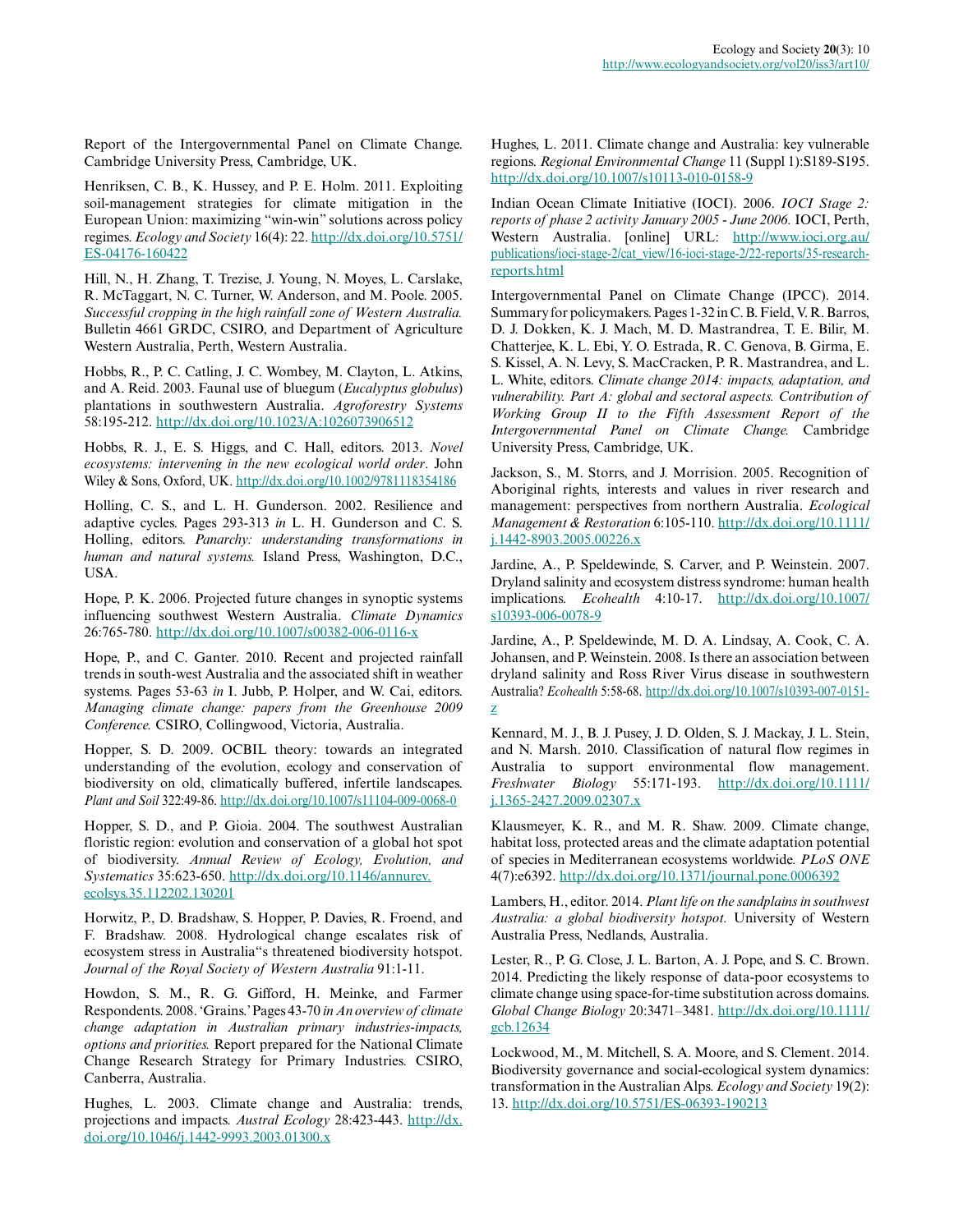Ludwig, F., and S. Asseng. 2006. Climate change impacts on wheat production in a Mediterranean environment in Western Australia. *Agricultural Systems* 90:159-179. [http://dx.doi.org/10.1016/j.](http://dx.doi.org/10.1016%2Fj.agsy.2005.12.002) [agsy.2005.12.002](http://dx.doi.org/10.1016%2Fj.agsy.2005.12.002) 

MacGregor, C. J., and J. Cary. 2002. Social/human capital rapid appraisal model (SCRAM): a method of remotely assessing social and human capacity in Australian rural communities. *Rural Society* 12:105-122. [http://dx.doi.org/10.5172/rsj.12.2.105](http://dx.doi.org/10.5172%2Frsj.12.2.105)

Marshall, N. A., and C. J. Stokes. 2014. Influencing adaptation processes on the Australian rangelands for social and ecological resilience. *Ecology and Society* 19(2): 14. [http://dx.doi.](http://dx.doi.org/10.5751%2FES-06440-190214) [org/10.5751/ES-06440-190214](http://dx.doi.org/10.5751%2FES-06440-190214) 

Mawdsley, J. R., R. O'Malley, and D. S. Ojima. 2009. A review of climate-change adaptation strategies for wildlife management and biodiversity conservation. *Conservation Biology* 23:1080-1089. [http://dx.doi.org/10.1111/j.1523-1739.2009.01264.x](http://dx.doi.org/10.1111%2Fj.1523-1739.2009.01264.x) 

Mayer, X. M., J. K. Ruprecht, and M. A. Bari. 2005. *Stream salinity status and trends in south-west Western Australia.* Department of Environment, Salinity and Land Use Impacts Series, Report No. SLUI 38, Department of Environment Western Australia, Perth, Western Australia.

McFarlane, D. J., and R. J. George. 1992. Factors affecting dryland salinity in two wheat belt catchments in Western Australia. *Australian Journal of Soil Research* 30:85-100. [http://](http://dx.doi.org/10.1071%2FSR9920085) [dx.doi.org/10.1071/SR9920085](http://dx.doi.org/10.1071%2FSR9920085)

McKenzie, F. 1994. *Regional population decline in Australia: impacts and policy implications.* Australian Government Publishing Service, Canberra, Australia.

Midgley, G. F., L. Hannah, D. Millar, M. C. Rutherford, and L. W. Powrie. 2002. Assessing the vulnerability of species richness to anthropogenic climate change in a biodiversity hotspot. *Global Ecology and Biogeography* 11:445-451. [http://dx.doi.org/10.1046/](http://dx.doi.org/10.1046%2Fj.1466-822X.2002.00307.x) [j.1466-822X.2002.00307.x](http://dx.doi.org/10.1046%2Fj.1466-822X.2002.00307.x) 

Millar, C. I., N. L. Stephenson, and S. L. Stephens. 2007. Climate change and the forests of the future: managing in the face of uncertainty. *Ecological Applications* 17:2145-2151. [http://dx.doi.](http://dx.doi.org/10.1890%2F06-1715.1) [org/10.1890/06-1715.1](http://dx.doi.org/10.1890%2F06-1715.1)

Mittermeier, R. A., G. P. Robles, M. Hoffmann, J. Pilgrim, T. Brooks, C. G. Mittermeier, J. Lamoreux, and G. A. B. da Fonseca. 2004. *Hotspots revisited: Earth's biologically richest and most endangered ecoregions.* Conservation International, Washington, D.C., USA.

Monjardino, M., D. Revell, and D. J. Pannell. 2010. The potential contribution of forage shrubs to economic returns and environmental management in Australian dryland agricultural systems. *Agricultural Systems* 103:187-197. [http://dx.doi.](http://dx.doi.org/10.1016%2Fj.agsy.2009.12.007) [org/10.1016/j.agsy.2009.12.007](http://dx.doi.org/10.1016%2Fj.agsy.2009.12.007) 

Morgan, D. L., S. J. Beatty, M. W. Klunzinger, M. G. Allen, and Q. F. Burnham. 2011. *A field guide to freshwater fishes, crayfishes & mussels of south-western Australia.* South East Regional Centre for Urban Landcare, Beckenham, Western Australia.

Moritz, C., and R. Agudo. 2013. The future of species under climate change: resilience or decline? *Science* 341:504-508. [http://](http://dx.doi.org/10.1126%2Fscience.1237190) [dx.doi.org/10.1126/science.1237190](http://dx.doi.org/10.1126%2Fscience.1237190) 

Myers, J. S. 1990. Precambian tectonic evolution of part of Gondwana, southwestern Australia. *Geology* 18:537-540. [http://](http://dx.doi.org/10.1130%2F0091-7613%281990%29018%3C0537%3APTEOPO%3E2.3.CO%3B2) [dx.doi.org/10.1130/0091-7613\(1990\)018<0537:PTEOPO>2.3.CO;2](http://dx.doi.org/10.1130%2F0091-7613%281990%29018%3C0537%3APTEOPO%3E2.3.CO%3B2) 

Myers, N., R. A. Mittermeier, C. G. Mittermeier, G. A. B. da Fonseca, and J. Kent. 2000. Biodiversity hotspots for conservation priorities. *Nature* 403:853-858. [http://dx.doi.org/10.1038/35002501](http://dx.doi.org/10.1038%2F35002501) 

Naiman, R. J. 2013. Socio-ecological complexity and the restoration of river ecosystems. *Inland Waters* 3:391-410. [http://](http://dx.doi.org/10.5268%2FIW-3.4.667) [dx.doi.org/10.5268/IW-3.4.667](http://dx.doi.org/10.5268%2FIW-3.4.667)

Nelson, R., P. Kokic, S. Crimp, P. Martin, H. Meinke, S. M. Howden, P. de Voil, and U. Nidumolu. 2010. The vulnerability of Australian rural communities to climate variability and change: Part II-integrating impacts with adaptive capacity. *Environmental Science and Policy* 13:18-27. [http://dx.doi.org/10.1016/j.](http://dx.doi.org/10.1016%2Fj.envsci.2009.09.007) [envsci.2009.09.007](http://dx.doi.org/10.1016%2Fj.envsci.2009.09.007) 

Opdam, P., and C. Wascher. 2004. Climate change meets habitat fragmentation: linking landscape and biogeographical scale levels in research and conservation. *Biological Conservation* 117:285-297. [http://dx.doi.org/10.1016/j.biocon.2003.12.008](http://dx.doi.org/10.1016%2Fj.biocon.2003.12.008) 

Perring, M. P., J. Jonson, D. Freudenberger, R. Campbell, M. Rooney, R. J. Hobbs, and R. J. Standish. 2015. Soil-vegetation type, stem density and species richness influence biomass of restored woodland in south-western Australia. *Forest Ecology and Management* 344:53–62. [http://dx.doi.org/10.1016/j.foreco.2015.02.012](http://dx.doi.org/10.1016%2Fj.foreco.2015.02.012) 

Peterson, G. D., G. S. Cumming, and S. R. Carpenter. 2003. Scenario planning: a tool for conservation in an uncertain world. *Conservation Biology* 17:358-366. [http://dx.doi.org/10.1046/](http://dx.doi.org/10.1046%2Fj.1523-1739.2003.01491.x) [j.1523-1739.2003.01491.x](http://dx.doi.org/10.1046%2Fj.1523-1739.2003.01491.x)

Pettit, N. E., R. H. Froend, and P. M. Davies. 2001. Identifying the natural flow regime and the relationship with riparian vegetation for two contrasting WWestern Australian rivers. *Regulated Rivers: Research and Management* 17:201-215. [http://](http://dx.doi.org/10.1002%2Frrr.624) [dx.doi.org/10.1002/rrr.624](http://dx.doi.org/10.1002%2Frrr.624) 

Pizzey, G. 1997. *A field guide to the birds of Australia*. Angus and Robertson, Sydney, Australia.

Potter, I. C., and G. A. Hyndes. 1994. Composition of the fish fauna of a permanently open estuary on the southern coast of Australia, and comparisons with a nearby seasonally closed estuary. *Marine Biology* 121:199-209. [http://dx.doi.org/10.1007/](http://dx.doi.org/10.1007%2FBF00346727) [BF00346727](http://dx.doi.org/10.1007%2FBF00346727)

Prober, S. M., K. R. Thiele, P. W. Rundel, C. J. Yates, S. L. Berry, M. Byrne, L. Christidis, C. R. Gosper, P. F. Grierson, K. Lemson, T. Lyons, C. Macfarlane, M. H. O'Connor, J. K. Scott, R. J. Standish, W. D. Stock, E. J. B. van Etten, G. W. Wardell-Johnson, and A. Watson. 2012. Facilitating adaptation of biodiversity to climate change: a conceptual framework applied to the world's largest Mediterranean-climate woodland. *Climatic Change* 110:227-248. [http://dx.doi.org/10.1007/s10584-011-0092-y](http://dx.doi.org/10.1007%2Fs10584-011-0092-y) 

Pusey, B. J., and D. H. D. Edward. 1990. Structure of fish assemblages in waters of the southern acid peat flats, southwestern Australia. *Australian Journal of Marine and Freshwater Research* 41:721-734. [http://dx.doi.org/10.1071/MF9900721](http://dx.doi.org/10.1071%2FMF9900721) 

Pusey, B. J., A. W. Storey, P. M. Davies, and D. H. D. Edward. 1989. Spatial variation in fish communities in two south-western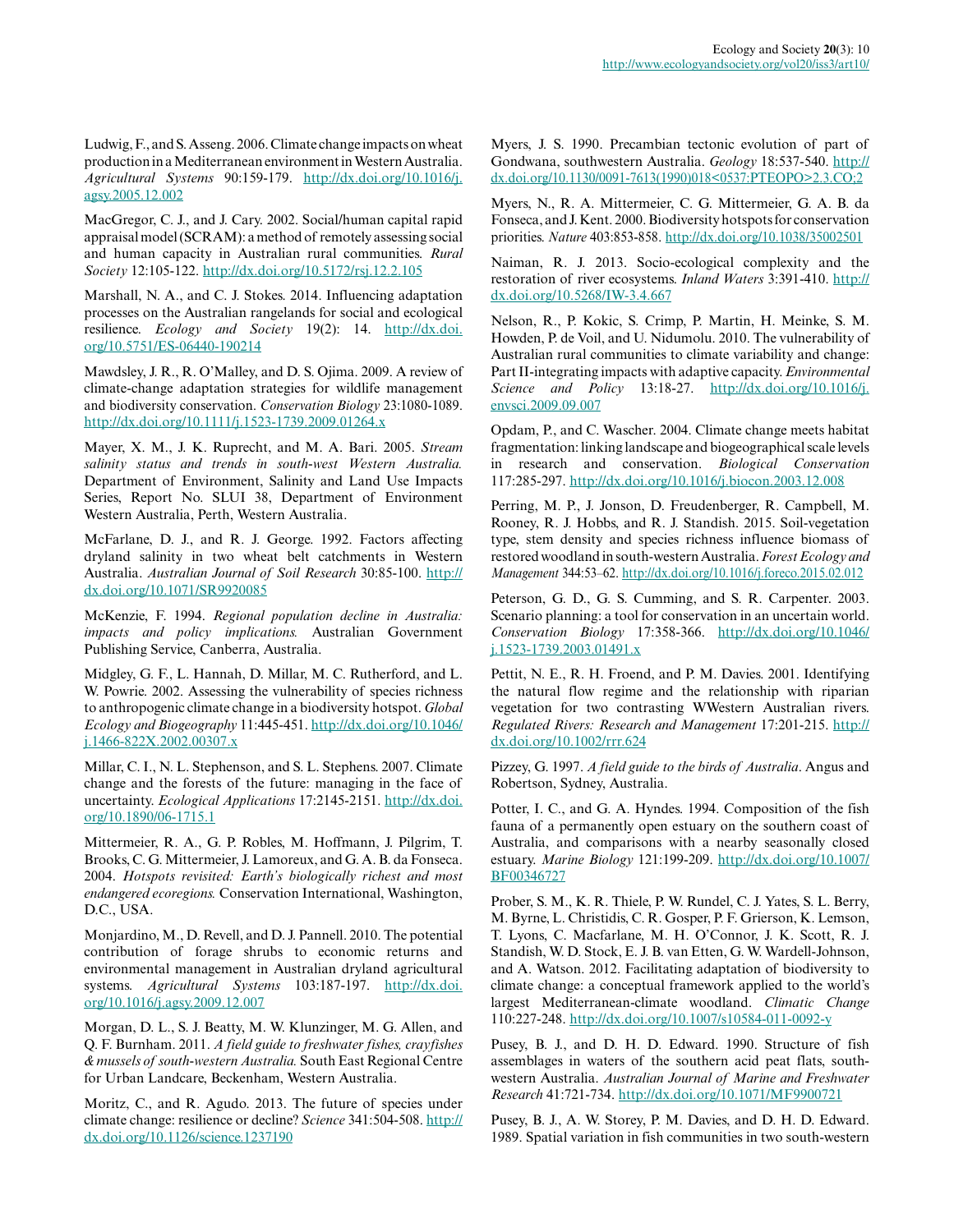Australian river systems. *Journal of the Royal Society of Western Australia* 71:69-75.

Pyke, C. R., S. J. Andelman, and G. Midgley. 2005. Identifying priority areas for bioclimatic representation under climate change: a case study for Proteaceae in the Cape Floristic Region, South Africa. *Biological Conservation* 125:1-9. [http://dx.doi.](http://dx.doi.org/10.1016%2Fj.biocon.2004.08.004) [org/10.1016/j.biocon.2004.08.004](http://dx.doi.org/10.1016%2Fj.biocon.2004.08.004)

Rix, M. G., D. L. Edwards, M. Byrne, M. S. Harvey, L. Joseph, and J. D. Roberts. 2014. Biogeography and speciation of terrestrial fauna in the south-western Australian biodiversity hotspot. *Biological Reviews, in press*. [http://dx.doi.org/10.1111/brv.12132](http://dx.doi.org/10.1111%2Fbrv.12132)

Robson, B. J., E. T. Chester, B. D. Mitchell, and T. G. Mathews. 2008. *Identification and management of refuges for aquatic organisms.* Waterlines Report No.11, National Water Commission, Canberra, Australia.

Sala, O. E., F. S. Chapin III, J. J. Armesto, E. Berlo, J. Bloomfield, R. Dirzo, E. Huber-Sanwald, L. F. Huenneke, R. B. Jackson, A. Kinzig, R. Leemans, D. M. Lodge, H. A. Mooney, M. Osterheld, N. L. Poff, M. T. Sykes, B. H. Walker, M. Walker, and D. H. Wall. 2000. Global biodiversity scenarios for the year 2100. *Science* 287:1770-1774. [http://dx.doi.org/10.1126/science.287.5459.1770](http://dx.doi.org/10.1126%2Fscience.287.5459.1770)

Sawin, B., H. Hamilton, A. Jones, P. Rice, D. Seville, S. Sweitzer, and D. Wright. 2003. *Commodity system challenges. Moving sustainability into the mainstream of natural resource economies.* Sustainability Institute, Hartland, Vermont, USA.

Sayers, J., T. Sunderland, J. Ghazouf, J. L. Pfund, D. Sheil, E. Meijard, M. Venter, A. K. Boedhihartono, M. Day, C. Garcia, C. Van Oosten, and L. E. Buck. 2013. Ten principles for a landscape approach to reconciling agriculture, conservation, and other competing land uses. *Proceeding of the National Academy of Science* 110:8349–8356. [http://dx.doi.org/10.1073/pnas.1210595110](http://dx.doi.org/10.1073%2Fpnas.1210595110) 

Scheffers, B. R., T. A. Evans, S. E. Williams, and D. P. Edwards. 2014. Microhabitats in the tropics buffer temperature in a globally coherent manner. *Biology Letters* 10:20140819. [http://dx.doi.](http://dx.doi.org/10.1098%2Frsbl.2014.0819) [org/10.1098/rsbl.2014.0819](http://dx.doi.org/10.1098%2Frsbl.2014.0819)

Scheffers, B. R., B. L. Phillips, W. F. Laurance, N. S. Sodhi, A. Diesmos, and S. E. Williams. 2013. Increasing arboreality with altitude: a novel biogeographic dimension. *Proceedings of the Royal Society B* 280:20131581. [http://dx.doi.org/10.1098/](http://dx.doi.org/10.1098%2Frspb.2013.1581) [rspb.2013.1581](http://dx.doi.org/10.1098%2Frspb.2013.1581)

Smith, F. P. 2009. Assessing the habitat quality of oil mallees and other planted farmland vegetation with reference to natural woodland. *Ecological Management and Restoration* 10:217-227. [http://dx.doi.org/10.1111/j.1442-8903.2009.00491.x](http://dx.doi.org/10.1111%2Fj.1442-8903.2009.00491.x) 

Speldewinde, P. C., A. Cook, P. Davies, and P. Weinstein. 2009. A relationship between environmental degradation and mental health in rural Western Australia. *Health and Place* 15:880–887. [http://dx.doi.org/10.1016/j.healthplace.2009.02.011](http://dx.doi.org/10.1016%2Fj.healthplace.2009.02.011)

Speldewinde, P. C., A. Cook, P. Davies, and P. Weinstein. 2011. The hidden health burden of environmental degradation: disease comorbidities and dryland salinity. *EcoHealth* 8:82-92. [http://dx.](http://dx.doi.org/10.1007%2Fs10393-011-0686-x) [doi.org/10.1007/s10393-011-0686-x](http://dx.doi.org/10.1007%2Fs10393-011-0686-x) 

Standish, R. J., V. A. Cramer, and R. J. Hobbs. 2008. Land-use legacy and the persistence of invasive *Avena barbata* on abandoned farmland. *Journal of Applied Ecology* 45:1576-1583. [http://dx.doi.org/10.1111/j.1365-2664.2008.01558.x](http://dx.doi.org/10.1111%2Fj.1365-2664.2008.01558.x) 

Standish, R. J., V. A. Cramer, R. J. Hobbs, and H. T. Kobryn. 2006. Legacy of land-use evident in soils of Western Australia's wheatbelt. *Plant and Soil* 280:189-207. [http://dx.doi.org/10.1007/](http://dx.doi.org/10.1007%2Fs11104-005-2855-6) [s11104-005-2855-6](http://dx.doi.org/10.1007%2Fs11104-005-2855-6) 

Standish, R. J., V. A. Cramer, S. L. Wild, and R. J. Hobbs. 2007. Seed dispersal and recruitment limitation are barriers to native recolonization of old-fields in Western Australia. *Journal of Applied Ecology* 44:435-445. [http://dx.doi.org/10.1111/](http://dx.doi.org/10.1111%2Fj.1365-2664.2006.01262.x) [j.1365-2664.2006.01262.x](http://dx.doi.org/10.1111%2Fj.1365-2664.2006.01262.x)

Standish, R. J., and K. B. Hulvey. 2014. Co-benefits of planting species mixes in carbon projects. *Ecological Management & Restoration* 15:26-29. [http://dx.doi.org/10.1111/emr.12084](http://dx.doi.org/10.1111%2Femr.12084)

Stewart, B. A. 2009. Two aquatic bioregions for the South Coast Region, Western Australia. *Journal of the Royal Society of Western Australia* 92:277-287.

Stewart, B. A., P. G. Close, P. A. Cook, and P. M. Davies. 2013. Upper thermal tolerance of key taxonomic groups of stream invertebrates. *Hydrobiologia* 718:131-140. [http://dx.doi.org/10.1007/](http://dx.doi.org/10.1007%2Fs10750-013-1611-9) [s10750-013-1611-9](http://dx.doi.org/10.1007%2Fs10750-013-1611-9) 

Syme, K. 2008. *Fungi survey of the South Coast Natural Resource Management Region, 2006-2007.* Department of Environment and Conservation, Albany, Western Australia

Throsby, D. 2001. Conceptualising Heritage as Cultural Capital. Pages 6-13 *in Heritage economics: challenges for heritage conservation and sustainable development in the 21st century.* Conference proceedings. Australian Heritage Commission, Canberra, Australia.

Timbal, B., P. Hope, and S. Charles. 2008. Evaluating the consistency between statistically downscaled and global dynamical model climate change projections. *Journal of Climate* 21:6052-6059. [http://dx.doi.org/10.1175/2008JCLI2379.1](http://dx.doi.org/10.1175%2F2008JCLI2379.1)

Tong, S., P. Dale, N. Nicholls, J. S. Mackenzie, R. Wolff, A. J. McMichael. 2008. Climate variability, social and environmental factors, and Ross River Virus transmission: research development and future research needs. *Environmental Health Perspectives* 116:1591-1597. [http://dx.doi.org/10.1289/ehp.11680](http://dx.doi.org/10.1289%2Fehp.11680)

Tonts, M. 1996. Economic restructuring and small town adjustment: evidence from the Western Australian central wheatbelt. *Rural Society* 6:24-33. [http://dx.doi.org/10.5172/](http://dx.doi.org/10.5172%2Frsj.6.2.24) [rsj.6.2.24](http://dx.doi.org/10.5172%2Frsj.6.2.24) 

Van Gool, D., and L. Vernon. 2005. *Potential impacts of climate change on agricultural land use suitability: wheat.* Resource Management Technical Report 295, Department of Agriculture, Government of Western Australia, Perth, Western Australia.

Wernberg T., B. D. Russell, P. J. Moore, S. D. Ling, D. A. Smale, A. Campbell, M. A. Coleman, P. D. Steinberg, G. A. Kendrick, and S. D. Connell. 2011. Impacts of climate change in a global hotspot for temperate marine biodiversity and ocean warming. *Journal of Experimental Marine Biology and Ecology* 400:7-16. [http://dx.doi.org/10.1016/j.jembe.2011.02.021](http://dx.doi.org/10.1016%2Fj.jembe.2011.02.021)

West, J. M., S. H. Julius, P. Kareiva, C. Enquait, J. J. Lawler, B. Petersen, A. E. Johnson, and M. R. Shaw. 2009. US natural